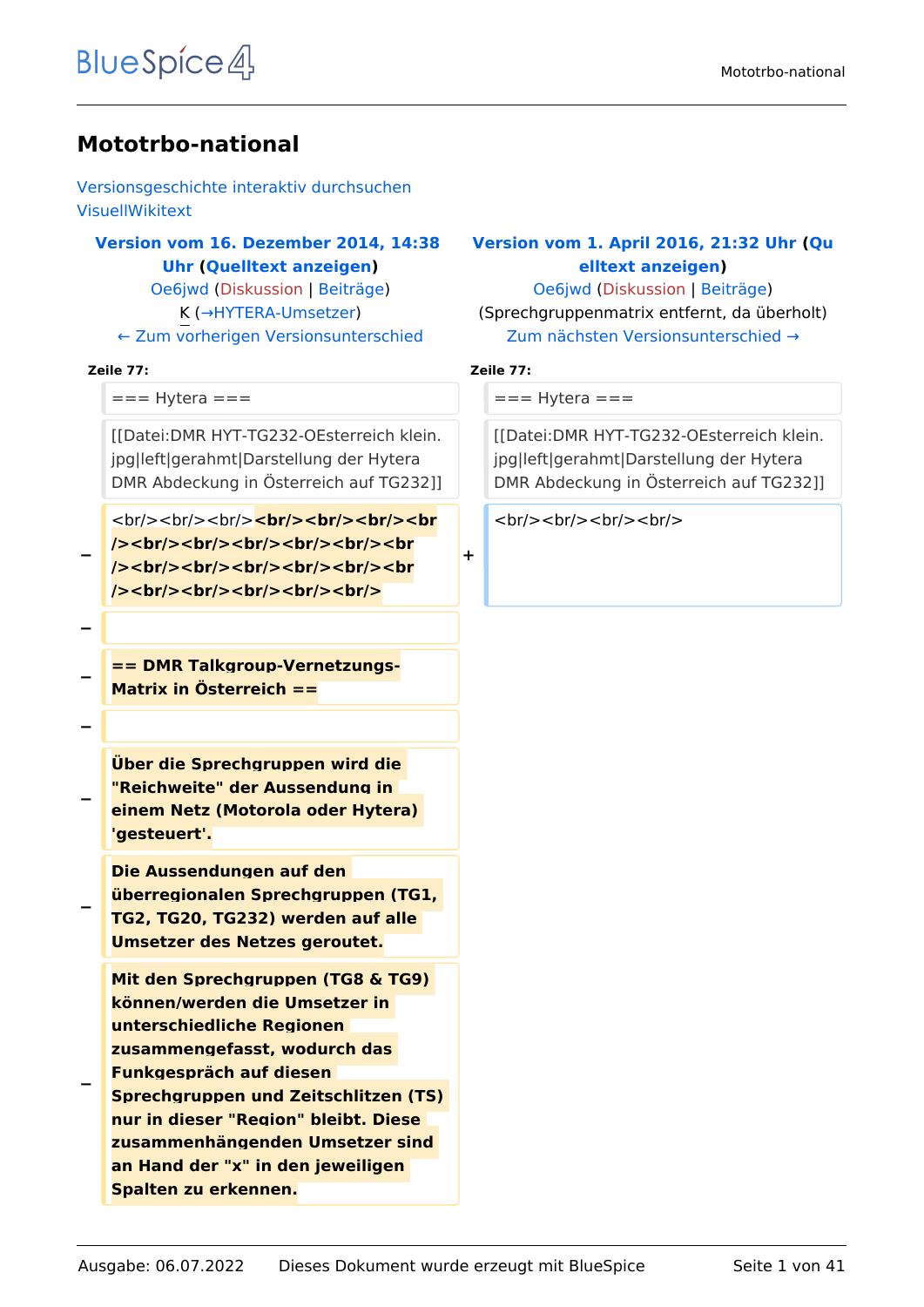```
−
−
  − === MOTOROLA-Umsetzer ===
−
−
   Vernetzungs-Matrix   
   knbsp;-   Welche
   Umsetzer sind auf welcher 
   Sprechgruppe (TG) und auf welchem 
   Zeitschlitz (TS) miteinander 
   verbunden<br />
  <u><del></del> <br /></u>
−
   <span style="color:brown">Letzte 
   Änderung: 16. Dez. 2014 </span>
  − <br />
−
  − {| class="wikitable" 
−
   |- style="background-color:#517CFF;
   font-size:11pt;font-weight:bold;color:
   #FFFFFF"
  − | width="160" | Repeater 
− | width="40" align="center" | WW
  − | width="40" align="center" | EUR
−
   | width="40" align="center" | WW<br 
   />DEU
−
   | width="40" align="center" | WW<br 
   />ENG
− | width="40" align="center" | D-A-CH
− | width="40" align="center" | AUT
  − | width="40" align="center" | OE1
  − | width="40" align="center" | OE3
  − | width="40" align="center" | OE8
   − | width="40" align="center" | OE1
   − | width="40" align="center" | OE3
```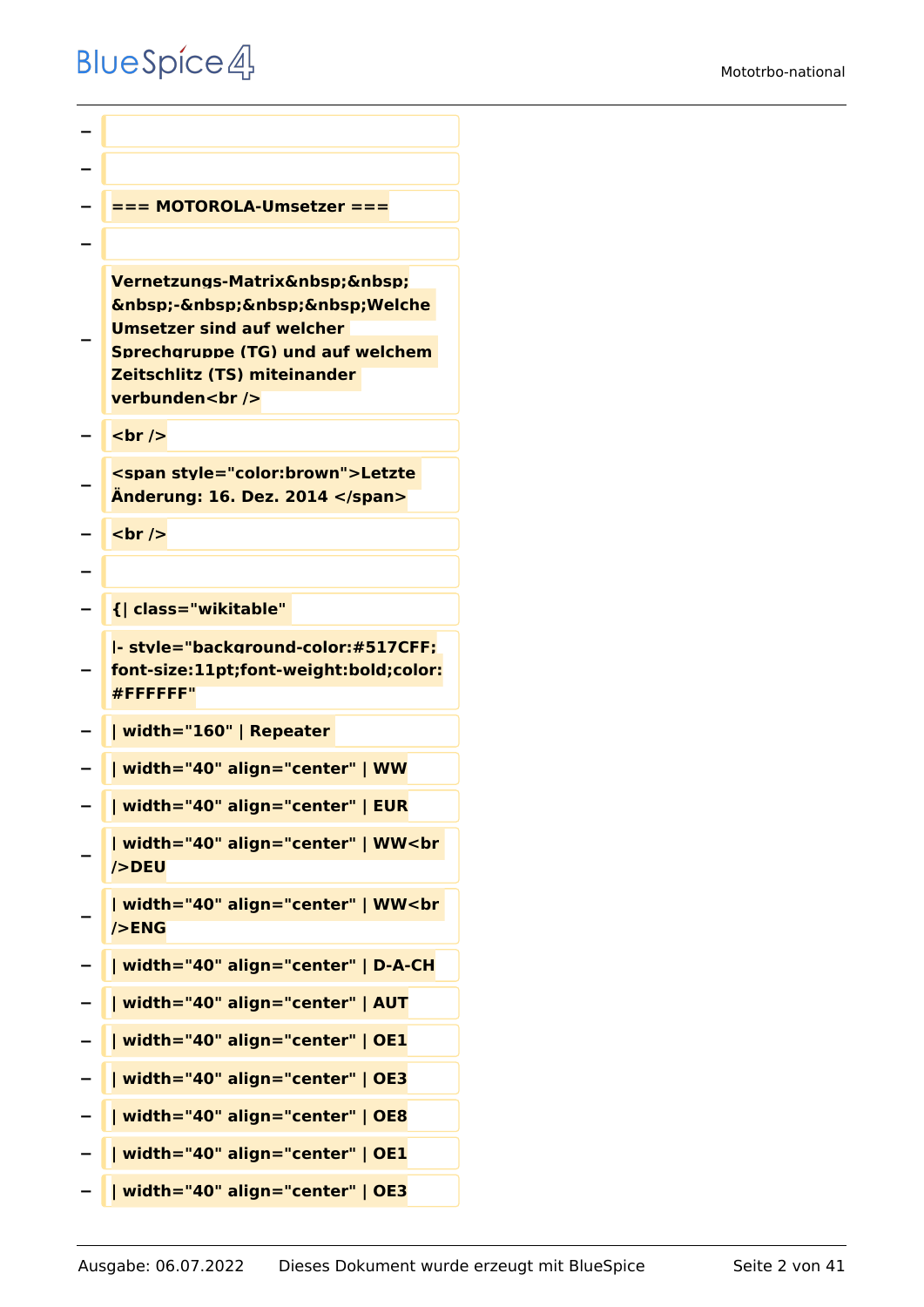| - | width="40" align="center"   OE6                                                          |
|---|------------------------------------------------------------------------------------------|
| - | width="40" align="center"   OE7                                                          |
|   | width="40" align="center"   OE8                                                          |
|   | width="40" align="center"   OE-Ost                                                       |
|   | width="40" align="center"   OE7                                                          |
|   | width="40" align="center"   AUT                                                          |
|   |                                                                                          |
|   | - style="background-color:#517CFF;<br>font-size:11pt;font-weight:bold;color:<br>#FFFFFF" |
|   | width="160" align="right" <br><b>Zeitschlitz (TS)</b>                                    |
|   | width="40" align="center"   1                                                            |
|   | width="40" align="center"   1                                                            |
|   | width="40" align="center"   1                                                            |
|   | width="40" align="center"   1                                                            |
|   | width="40" align="center"   1                                                            |
| - | width="40" align="center"   1                                                            |
| - | width="40" align="center"   1                                                            |
|   | width="40" align="center"   1                                                            |
|   | width="40" align="center"   1                                                            |
|   | width="40" align="center"   2                                                            |
|   | width="40" align="center"   2                                                            |
|   | width="40" align="center"   2                                                            |
|   | width="40" align="center"   2                                                            |
|   | width="40" align="center"   2                                                            |
|   | width="40" align="center"   2                                                            |
|   | width="40" align="center"   2                                                            |
|   | width="40" align="center"   2                                                            |
|   |                                                                                          |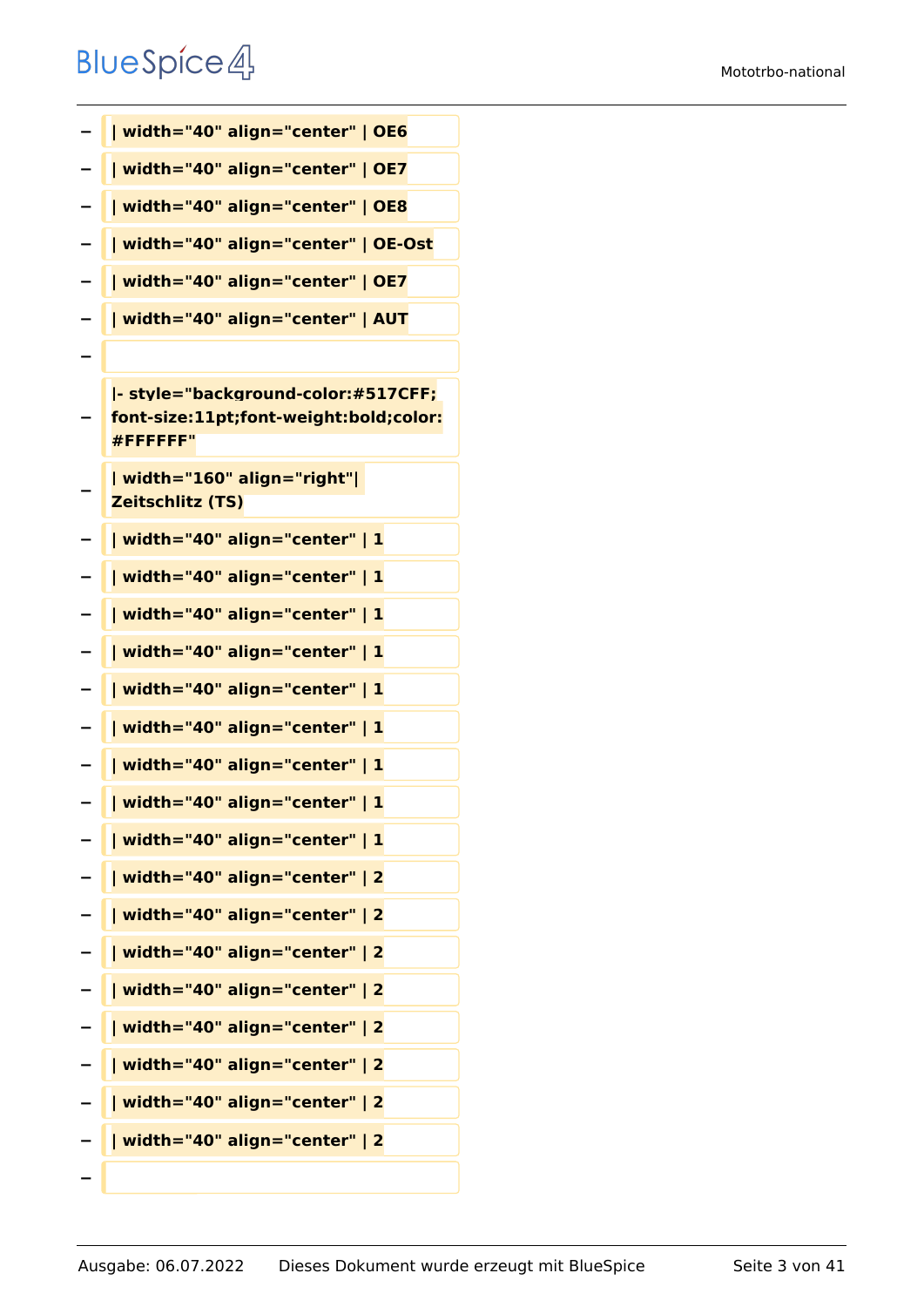**− |- style="background-color:#517CFF; font-size:11pt;font-weight:bold;color: #FFFFFF" − | width="160" align="right"| Sprechgruppe (TG) − | width="40" align="center" | 1 − | width="40" align="center" | 2 − | width="40" align="center" | 10 − | width="40" align="center" | 13 − | width="40" align="center" | 20 − | width="40" align="center" | 232 − | width="40" align="center" | 9 − | width="40" align="center" | 9 − | width="40" align="center" | 9 − | width="40" align="center" | 9 − | width="40" align="center" | 9 − | width="40" align="center" | 9 − | width="40" align="center" | 9 − | width="40" align="center" | 9 − | width="40" align="center" | 8 − | width="40" align="center" | 8 − | width="40" align="center" | 232 − − |- style="background-color:#E2EFDA" − |style="font-size:11pt" height=" 15" valign="bottom" | Bisamberg<br /> OE1XAR − |style="font-size:14pt" align="center" | x − |style="font-size:14pt" align="center" | x − |style="font-size:14pt" align="center" | x**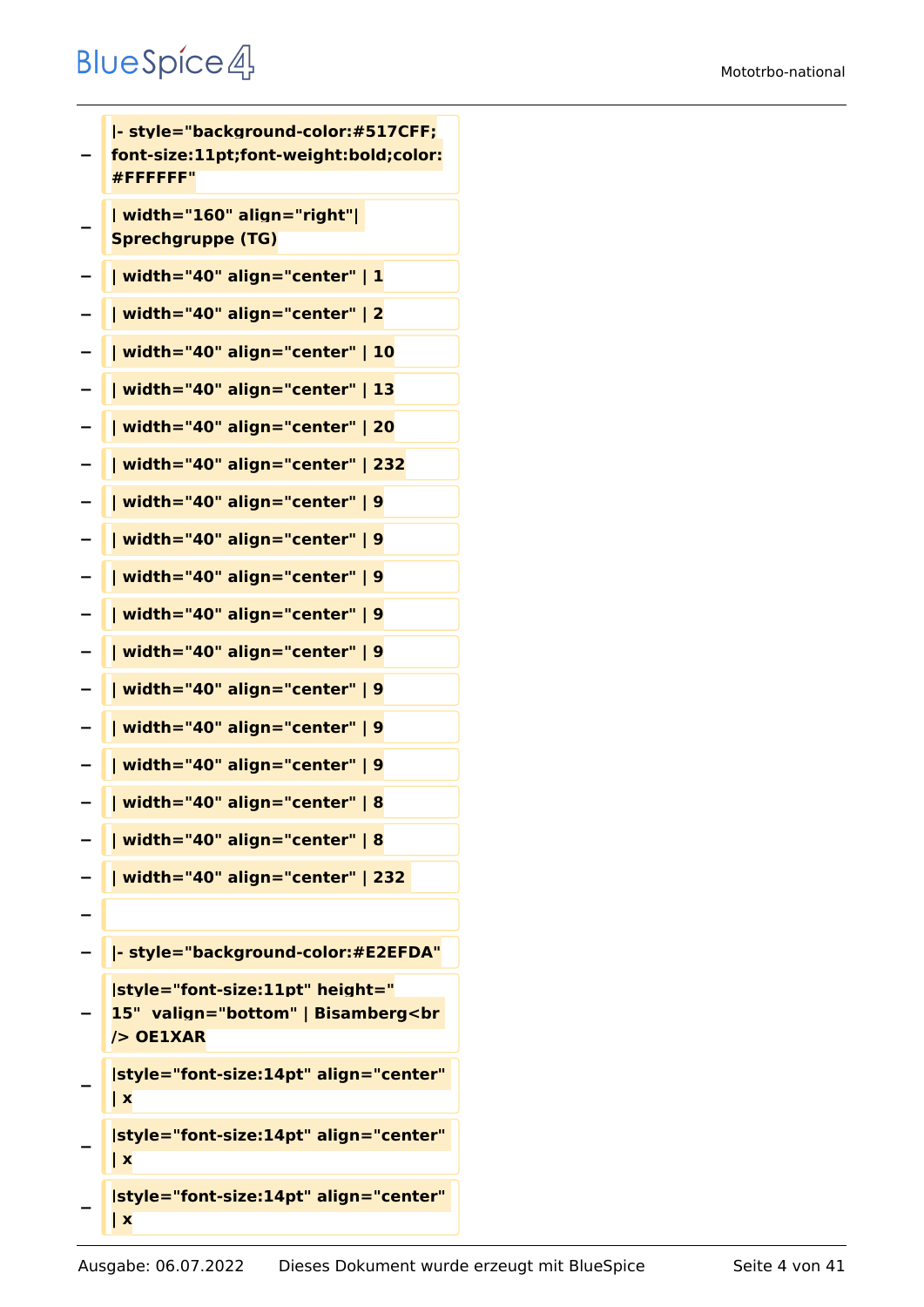```
−
   |style="font-size:14pt" align="center" 
   | x
−
   |style="font-size:14pt" align="center" 
   | x
−
   |style="font-size:14pt" align="center" 
   | x
−
   |style="font-size:14pt" align="right" 
   align="center" |  
−
   |style="font-size:14pt" align="right" 
   align="center" |  
−
   |style="font-size:14pt" align="right" 
   align="center" |  
−
   |style="font-size:14pt" align="center" 
   | x
−
   |style="font-size:14pt" align="right" 
   align="center" |  
−
   |style="font-size:14pt" align="right" 
   align="center" |  
−
   |style="font-size:14pt" align="right" 
   align="center" |  
−
   |style="font-size:14pt" align="right" 
   align="center" |  
−
   |style="font-size:14pt" align="center" 
   | x
−
   |style="font-size:14pt" align="right" 
   align="center" |  
−
   |style="font-size:14pt" align="center" 
   | x
−
  − |- style="background-color:#E2EFDA"
−
   |style="font-size:11pt" height="
   15"  valign="bottom" | 
   Wienerberg<br /> OE1XQU
−
   |style="font-size:14pt" align="center"
```
**| x**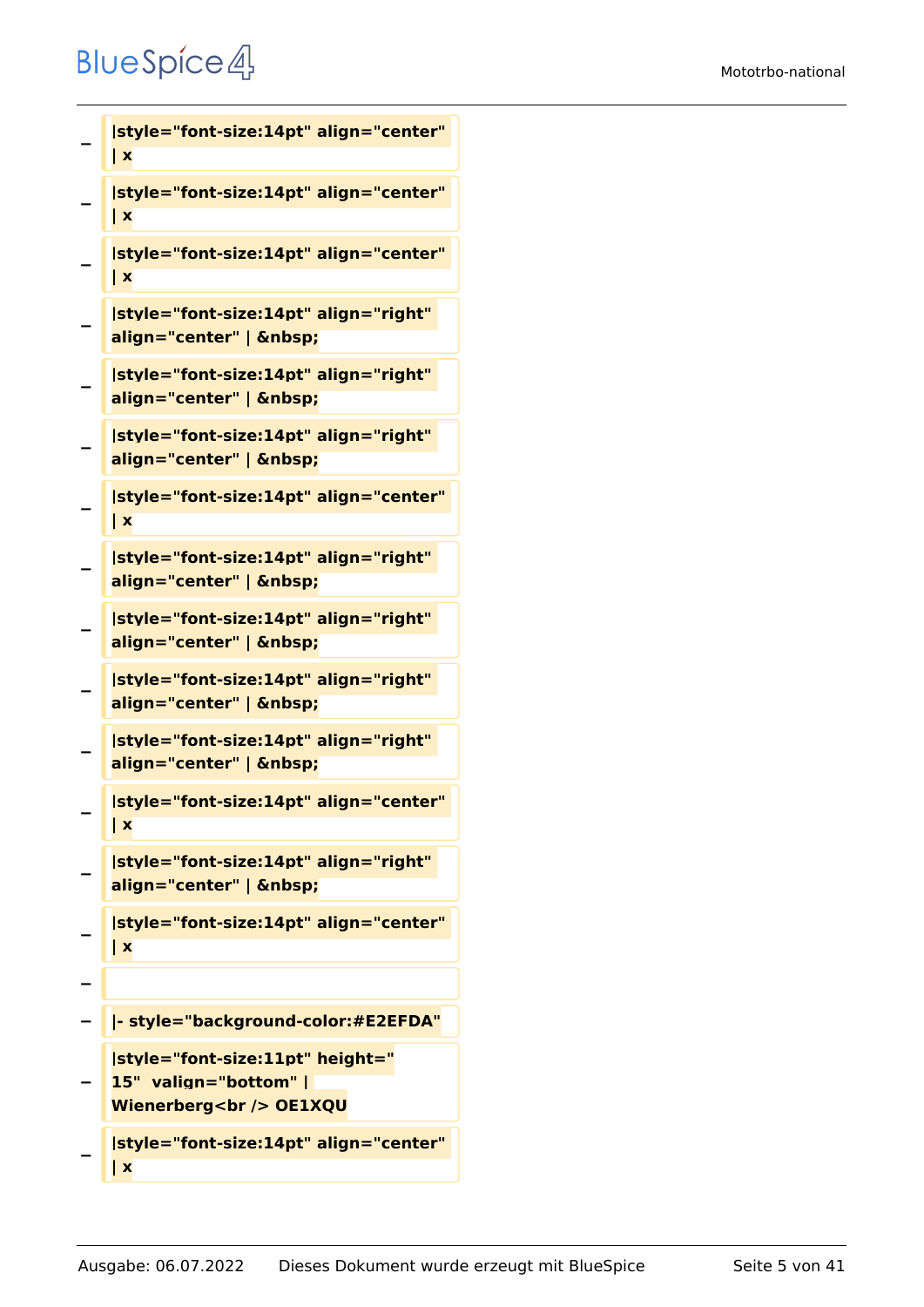```
−
   |style="font-size:14pt" align="center" 
   | x
−
   |style="font-size:14pt" align="center" 
   | x
−
   |style="font-size:14pt" align="center" 
   | x
−
   |style="font-size:14pt" align="center" 
   | x
−
   |style="font-size:14pt" align="center" 
   | x
−
   |style="font-size:14pt" align="right" 
   align="center" |  
−
   |style="font-size:14pt" align="right" 
   align="center" |  
−
   |style="font-size:14pt" align="right" 
   align="center" |  
−
   |style="font-size:14pt" align="center" 
   | x
−
   |style="font-size:14pt" align="right" 
   align="center" |  
−
   |style="font-size:14pt" align="right" 
   align="center" |  
−
   |style="font-size:14pt" align="right" 
   align="center" |  
−
   |style="font-size:14pt" align="right" 
   align="center" |  
−
   |style="font-size:14pt" align="center" 
   | x
−
   |style="font-size:14pt" align="right" 
   align="center" |  
−
   |style="font-size:14pt" align="center" 
   | x
−
  − |- style="background-color:#E2EFDA"
```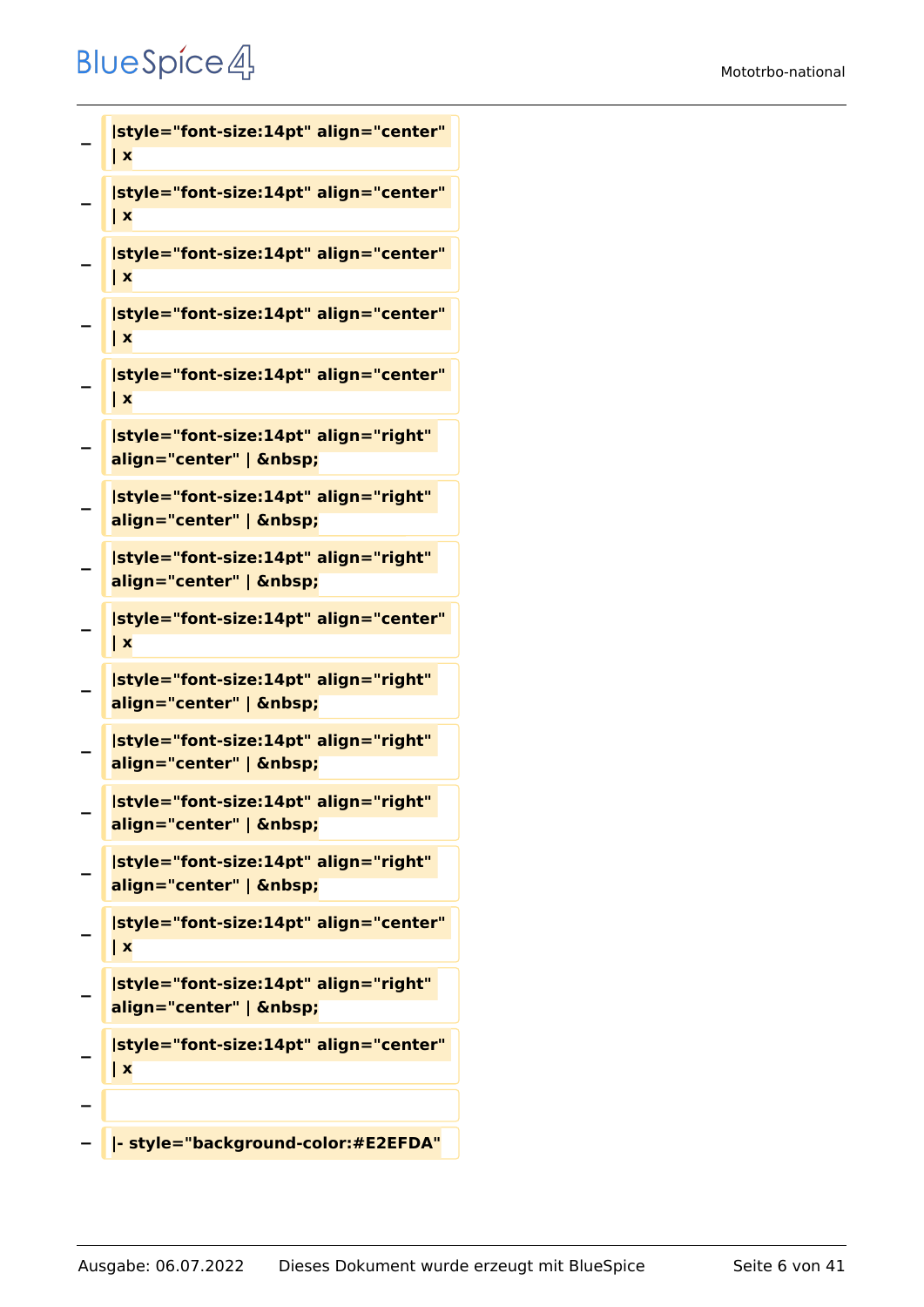#### Mototrbo-national

#### **BlueSpice4**

```
−
   |style="font-size:11pt" height="
  15" valign="bottom" | Exelberg<br />
   OE1XQA
−
   |style="font-size:14pt" align="center" 
   | x
−
   |style="font-size:14pt" align="center" 
   | x
−
   |style="font-size:14pt" align="center" 
   | x
−
   |style="font-size:14pt" align="center" 
   | x
−
   |style="font-size:14pt" align="center" 
   | x
−
   |style="font-size:14pt" align="center" 
   | x
−
   |style="font-size:14pt" align="right" 
   align="center" |  
−
   |style="font-size:14pt" align="right" 
   align="center" |  
−
   |style="font-size:14pt" align="right" 
   align="center" |  
−
   |style="font-size:14pt" align="center" 
   | x
−
   |style="font-size:14pt" align="right" 
   align="center" |  
−
   |style="font-size:14pt" align="right" 
   align="center" |  
−
   |style="font-size:14pt" align="right" 
   align="center" |  
−
   |style="font-size:14pt" align="right" 
   align="center" |  
−
   |style="font-size:14pt" align="center" 
   | x
−
   |style="font-size:14pt" align="right" 
   align="center" |  
   |style="font-size:14pt" align="center"
```
**| x**

**−**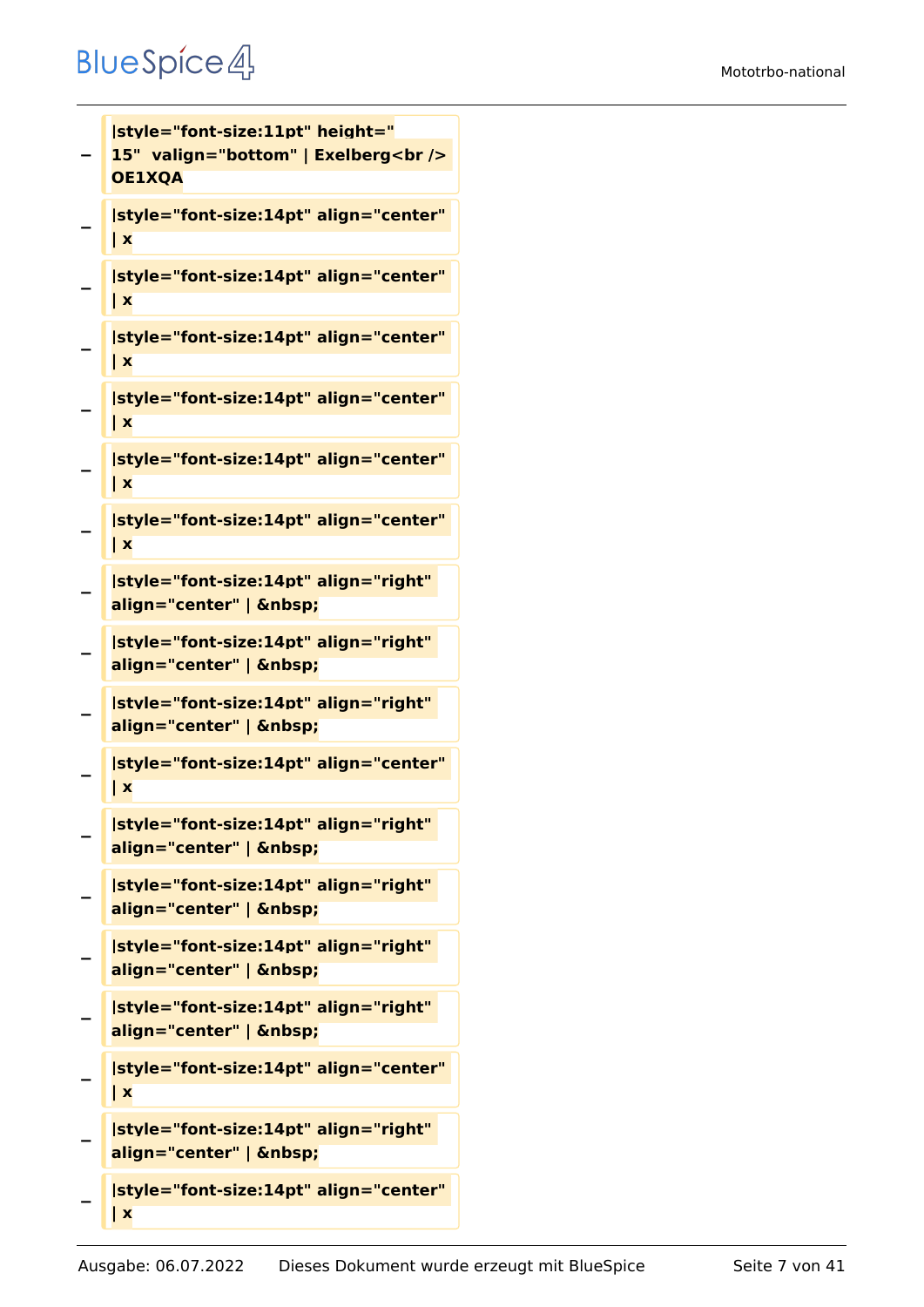```
−
− |- style="background-color:#E2EFDA"
−
   |style="font-size:11pt" height="
   15" valign="bottom" | Bad 
   Vöslau/Harzberg<br /> OE3XDB
−
   |style="font-size:14pt" align="center" 
   | x
−
   |style="font-size:14pt" align="center" 
   | x
−
   |style="font-size:14pt" align="center" 
   | x
−
   |style="font-size:14pt" align="center" 
   | x
−
   |style="font-size:14pt" align="center" 
   | x
−
   |style="font-size:14pt" align="center" 
   | x
−
   |style="font-size:14pt" align="right" 
   align="center" |  
−
   |style="font-size:14pt" align="right" 
   align="center" |  
−
   |style="font-size:14pt" align="right" 
   align="center" |  
−
   |style="font-size:14pt" align="center" 
   | x
−
   |style="font-size:14pt" align="right" 
   align="center" |  
−
   |style="font-size:14pt" align="right" 
   align="center" |  
−
   |style="font-size:14pt" align="right" 
   align="center" |  
−
   |style="font-size:14pt" align="right" 
   align="center" |  
   |style="font-size:14pt" align="center"
```
**| x**

**−**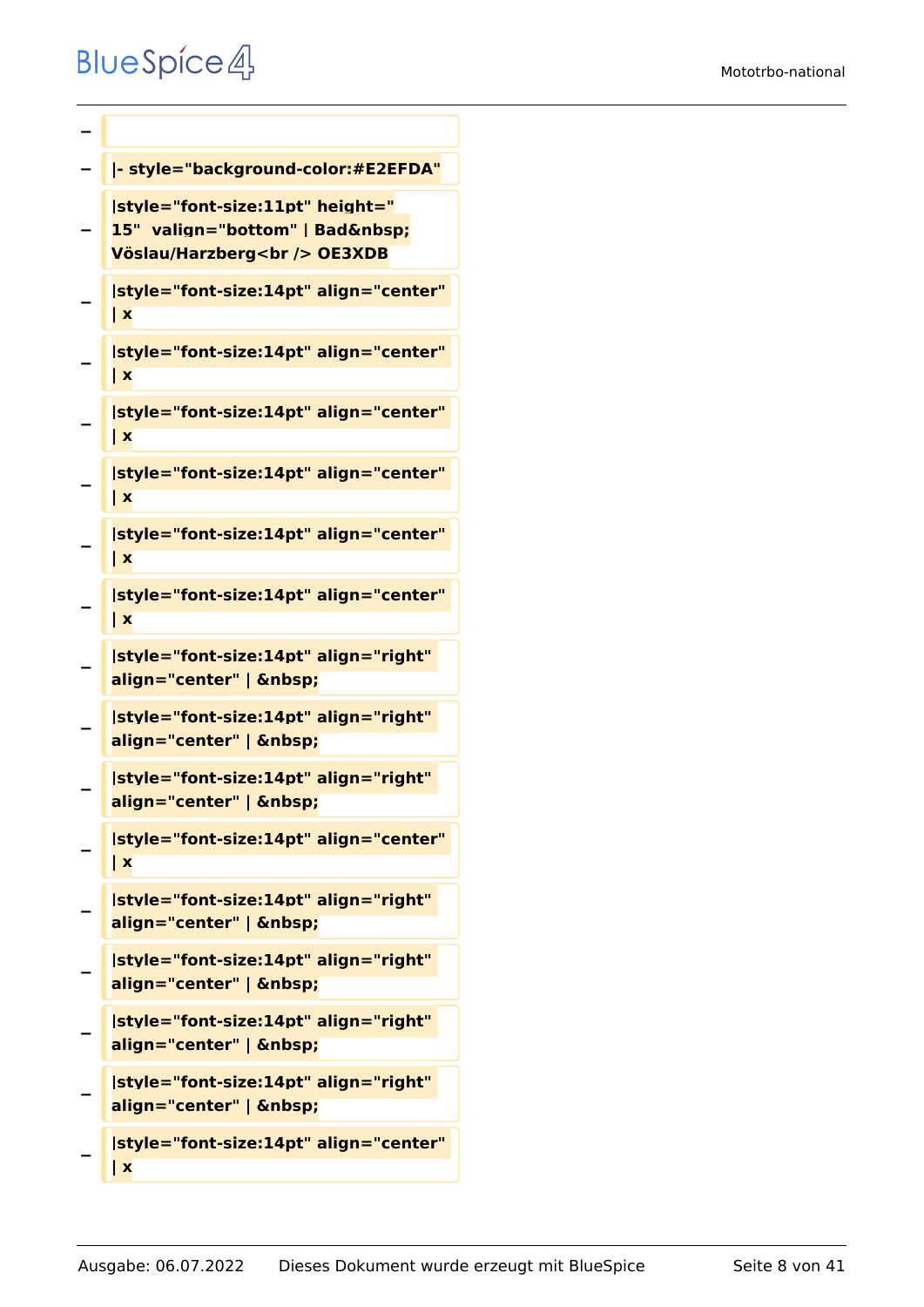```
−
   |style="font-size:14pt" align="right" 
   align="center" |  
−
   |style="font-size:14pt" align="center" 
   | x
−
  − |- style="background-color:#E2EFDA"
−
   |style="font-size:11pt" height="
   15"  valign="bottom" | 
   Brentenriegl<br /> OE4XUB
−
   |style="font-size:14pt" align="center" 
   | x
−
   |style="font-size:14pt" align="center" 
   | x
−
   |style="font-size:14pt" align="center" 
   | x
−
   |style="font-size:14pt" align="center" 
   | x
−
   |style="font-size:14pt" align="center" 
   | x
−
   |style="font-size:14pt" align="center" 
   | x
−
   |style="font-size:14pt" align="right" 
   align="center" |  
−
   |style="font-size:14pt" align="right" 
   align="center" |  
−
   |style="font-size:14pt" align="right" 
   align="center" |  
−
   |style="font-size:14pt" align="center" 
   | x
−
   |style="font-size:14pt" align="right" 
   align="center" |  
−
   |style="font-size:14pt" align="right" 
   align="center" |  
−
   |style="font-size:14pt" align="right" 
   align="center" |
```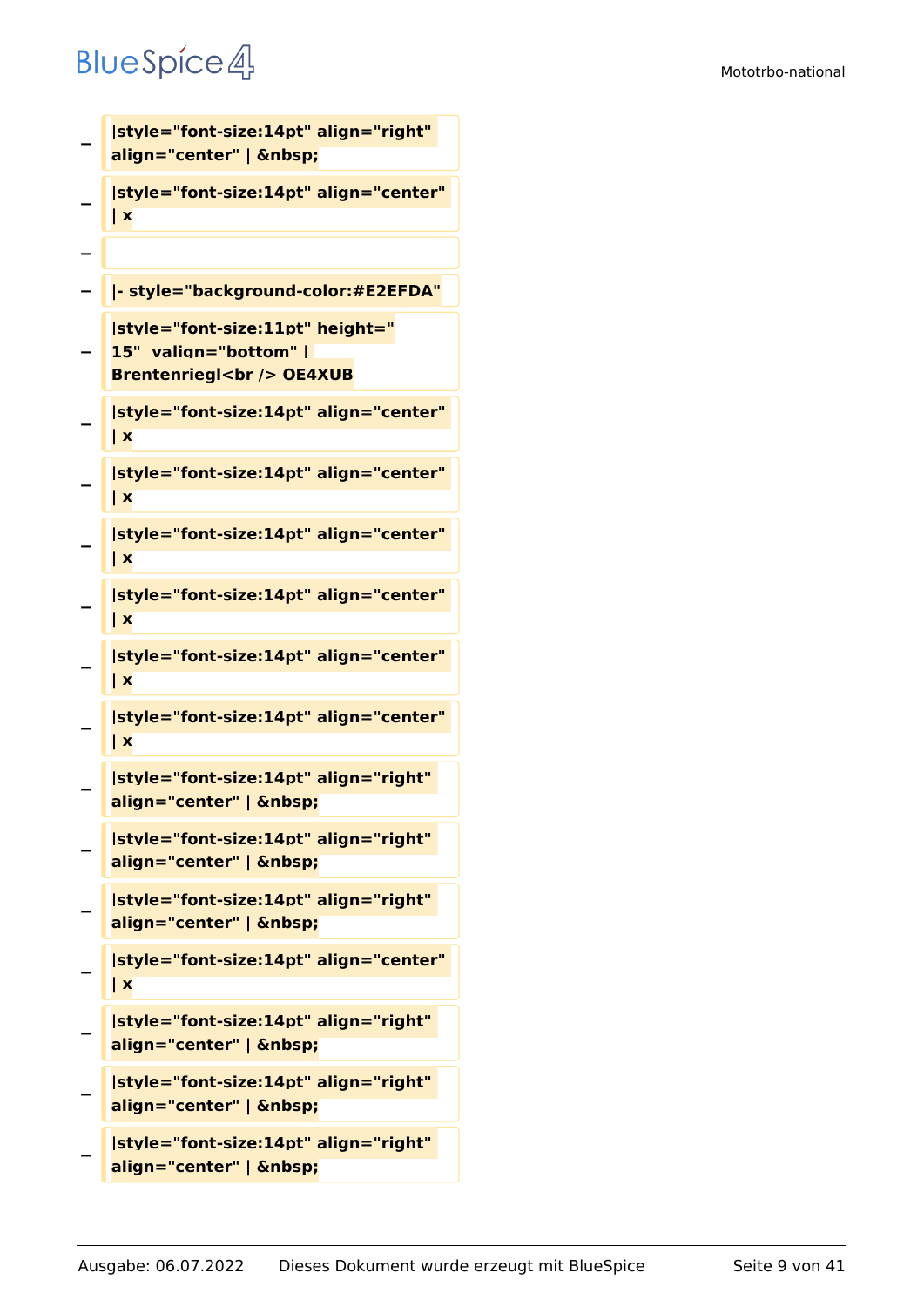```
−
   |style="font-size:14pt" align="right" 
   align="center" |  
−
   |style="font-size:14pt" align="center" 
   | x
−
   |style="font-size:14pt" align="right" 
   align="center" |  
−
   |style="font-size:14pt" align="center" 
   | x
−
  − |- style="background-color:#D6DCE4"
−
   |style="font-size:11pt" height="
   15"  valign="bottom" | Kirchberg
   /Pielachtal<br /> OE3XKC
−
   |style="font-size:14pt" align="center" 
   | x
−
   |style="font-size:14pt" align="center" 
   | x
−
   |style="font-size:14pt" align="center" 
   | x
−
   |style="font-size:14pt" align="center" 
   | x
−
   |style="font-size:14pt" align="center" 
   | x
−
   |style="font-size:14pt" align="center" 
   | x
−
   |style="font-size:14pt" align="right" 
   align="center" |  
−
   |style="font-size:14pt" align="right" 
   align="center" |  
−
   |style="font-size:14pt" align="right" 
   align="center" |  
−
   |style="font-size:14pt" align="right" 
   align="center" |  
−
   |style="font-size:14pt" align="center" 
   | x
```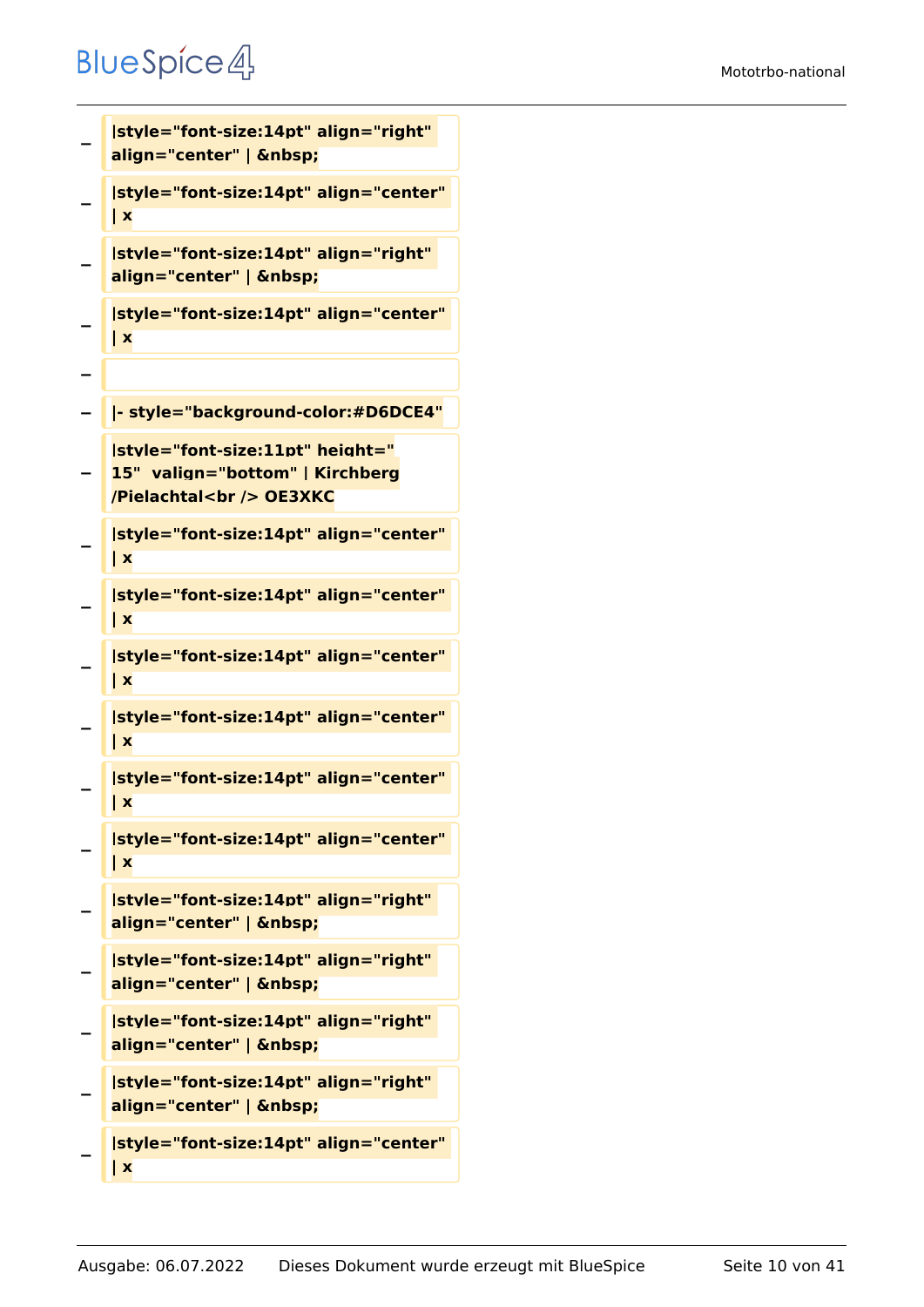```
−
   |style="font-size:14pt" align="right" 
   align="center" |  
−
   |style="font-size:14pt" align="right" 
   align="center" |  
−
   |style="font-size:14pt" align="right" 
   align="center" |  
−
   |style="font-size:14pt" align="center" 
   | x
−
   |style="font-size:14pt" align="right" 
   align="center" |  
−
   |style="font-size:14pt" align="center" 
   | x
−
  − |- style="background-color:#D6DCE4"
−
   |style="font-size:11pt" height="
   15"  valign="bottom" | 
   Lichtenberg<br />
OE5XLL
−
   |style="font-size:14pt" align="center" 
   | x
−
   |style="font-size:14pt" align="center" 
   | x
−
   |style="font-size:14pt" align="center" 
   | x
−
   |style="font-size:14pt" align="center" 
   | x
−
   |style="font-size:14pt" align="center" 
   | x
−
   |style="font-size:14pt" align="center" 
   | x
−
   |style="font-size:14pt" align="right" 
   align="center" |  
−
   |style="font-size:14pt" align="right" 
   align="center" |  
−
   |style="font-size:14pt" align="right"
```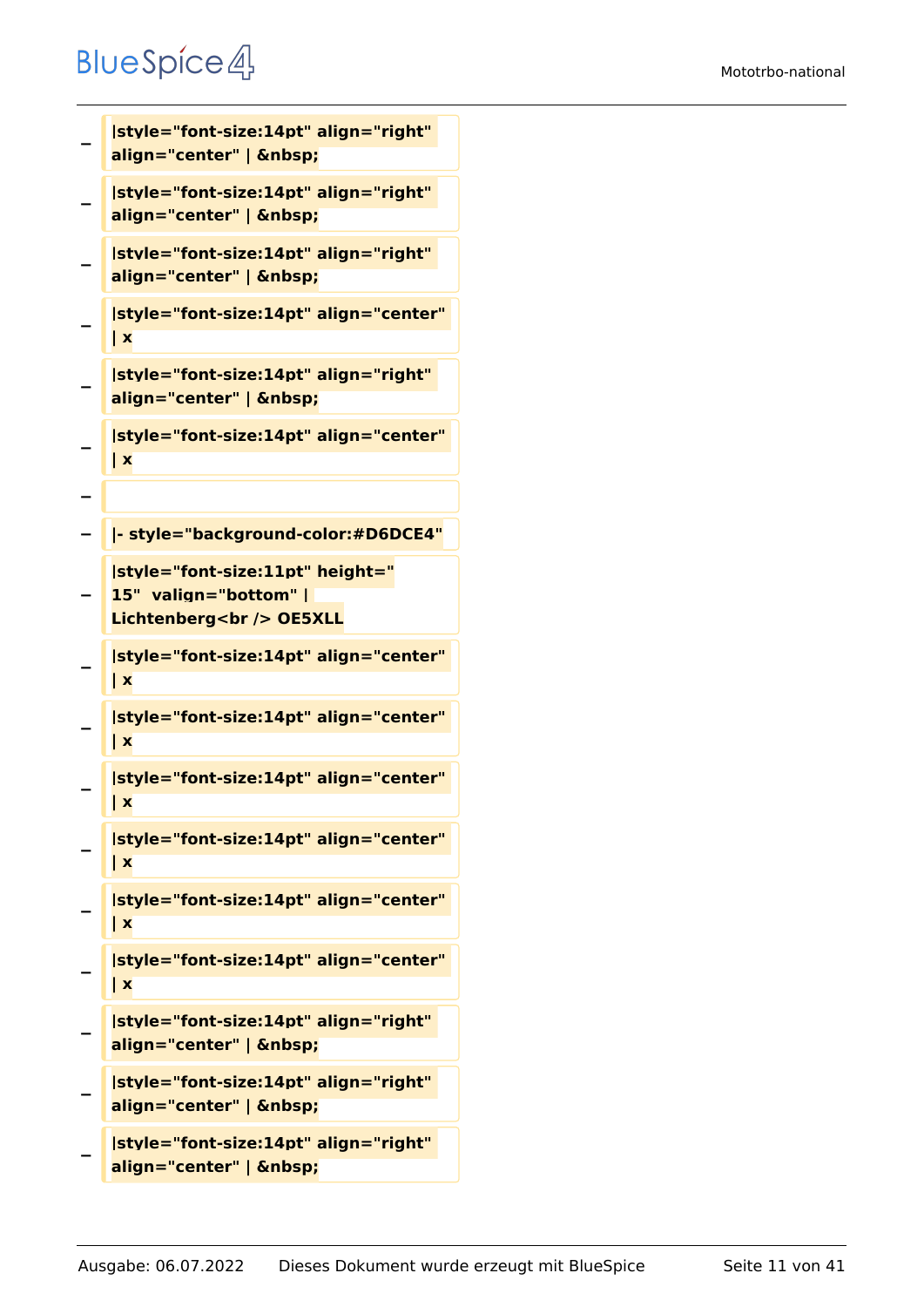```
−
   |style="font-size:14pt" align="right" 
   align="center" |  
−
   |style="font-size:14pt" align="center" 
   | x
−
   |style="font-size:14pt" align="right" 
   align="center" |  
−
   |style="font-size:14pt" align="right" 
   align="center" |  
−
   |style="font-size:14pt" align="right" 
   align="center" |  
−
   |style="font-size:14pt" align="center" 
   | x
−
   |style="font-size:14pt" align="right" 
   align="center" |  
−
   |style="font-size:14pt" align="center" 
   | x
−
− |- style="background-color:#D6DCE4"
−
   |style="font-size:11pt" height="
   15"  valign="bottom" | Jauerling<br 
   /> OE3XHB
−
   |style="font-size:14pt" align="center" 
   | x
−
   |style="font-size:14pt" align="center" 
   | x
−
   |style="font-size:14pt" align="center" 
   | x
−
   |style="font-size:14pt" align="center" 
   | x
−
   |style="font-size:14pt" align="center" 
   | x
−
   |style="font-size:14pt" align="center" 
   | x
−
   |style="font-size:14pt" align="center" 
   | x
```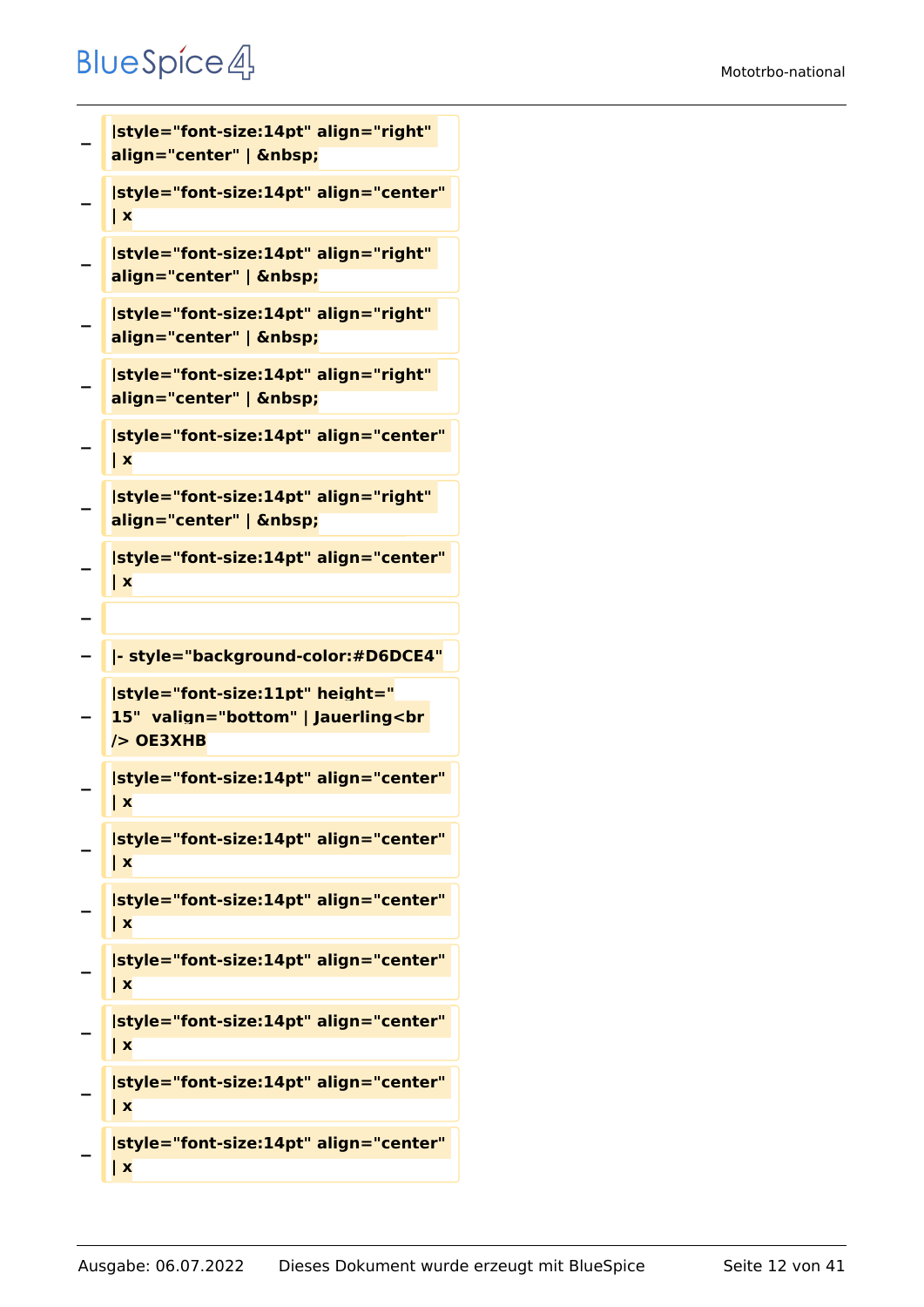```
−
   |style="font-size:14pt" align="right" 
   align="center" |  
−
   |style="font-size:14pt" align="right" 
   align="center" |  
−
   |style="font-size:14pt" align="right" 
   align="center" |  
−
   |style="font-size:14pt" align="center" 
   | x
−
   |style="font-size:14pt" align="right" 
   align="center" |  
−
   |style="font-size:14pt" align="right" 
   align="center" |  
−
   |style="font-size:14pt" align="right" 
   align="center" |  
−
   |style="font-size:14pt" align="center" 
   | x
−
   |style="font-size:14pt" align="right" 
   align="center" |  
−
   |style="font-size:14pt" align="center" 
   | x
−
  − |- style="background-color:#D6DCE4"
−
   |style="font-size:11pt" height="
   15"  valign="bottom" | 
   Sonntagberg<br />
OE3XRB
−
   |style="font-size:14pt" align="center" 
   | x
−
   |style="font-size:14pt" align="center" 
   | x
−
   |style="font-size:14pt" align="center" 
   | x
−
   |style="font-size:14pt" align="center" 
   | x
−
   |style="font-size:14pt" align="center" 
   | x
```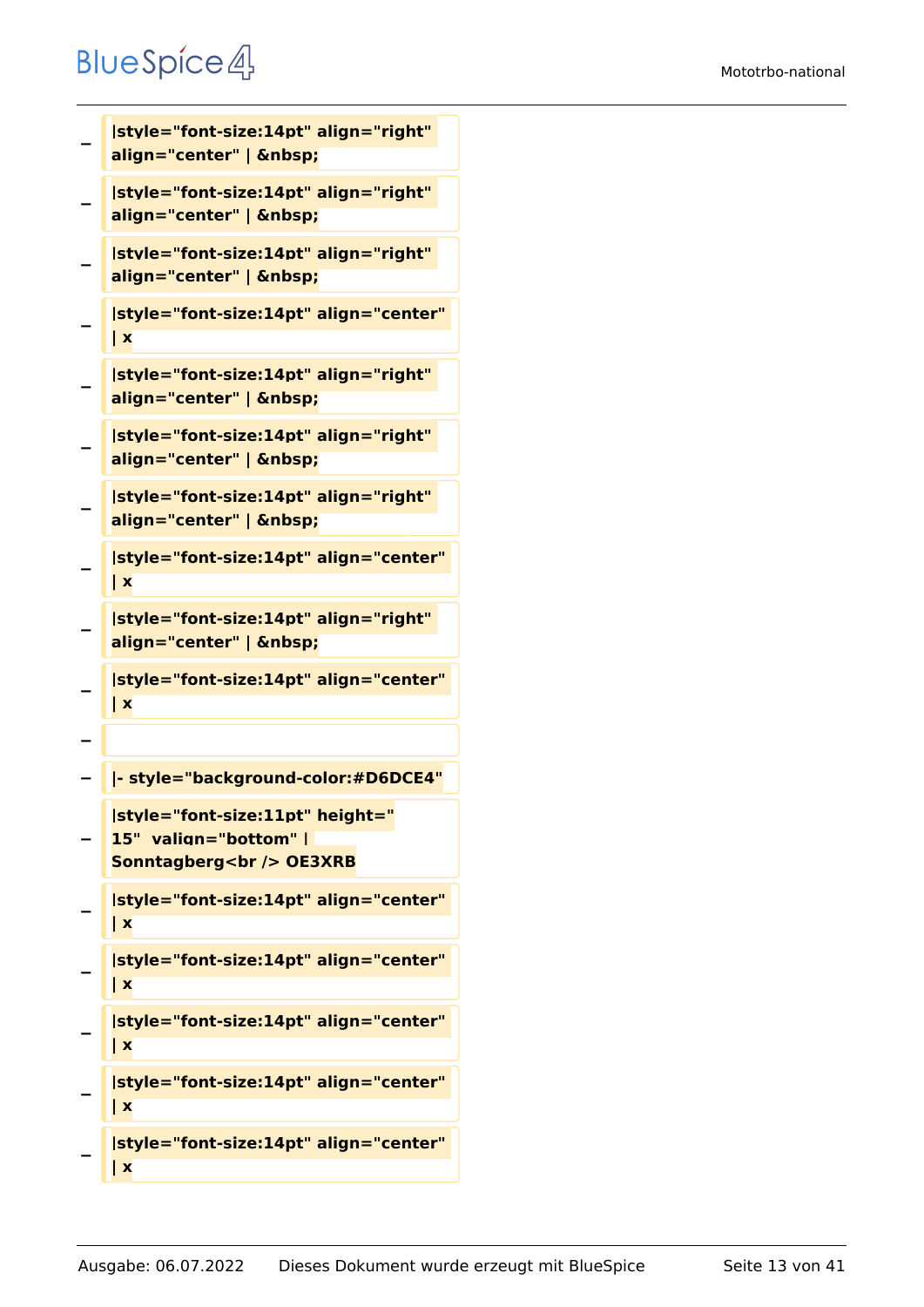```
−
   |style="font-size:14pt" align="center" 
   | x
−
   |style="font-size:14pt" align="center" 
   | x
−
   |style="font-size:14pt" align="right" 
   align="center" |  
−
   |style="font-size:14pt" align="right" 
   align="center" |  
−
   |style="font-size:14pt" align="right" 
   align="center" |  
−
   |style="font-size:14pt" align="center" 
   | x
−
   |style="font-size:14pt" align="right" 
   align="center" |  
−
   |style="font-size:14pt" align="right" 
   align="center" |  
−
   |style="font-size:14pt" align="right" 
   align="center" |  
−
   |style="font-size:14pt" align="center" 
   | x
−
   |style="font-size:14pt" align="right" 
   align="center" |  
−
   |style="font-size:14pt" align="center" 
   | x
−
− |- style="background-color:#FCE4D6"
−
   |style="font-size:11pt" height="
   15"  valign="bottom" | Schöckl<br /> 
   OE6XAG
−
   |style="font-size:14pt" align="center" 
   | x
−
   |style="font-size:14pt" align="center" 
   | x
```

```
−
   |style="font-size:14pt" align="center" 
   | x
```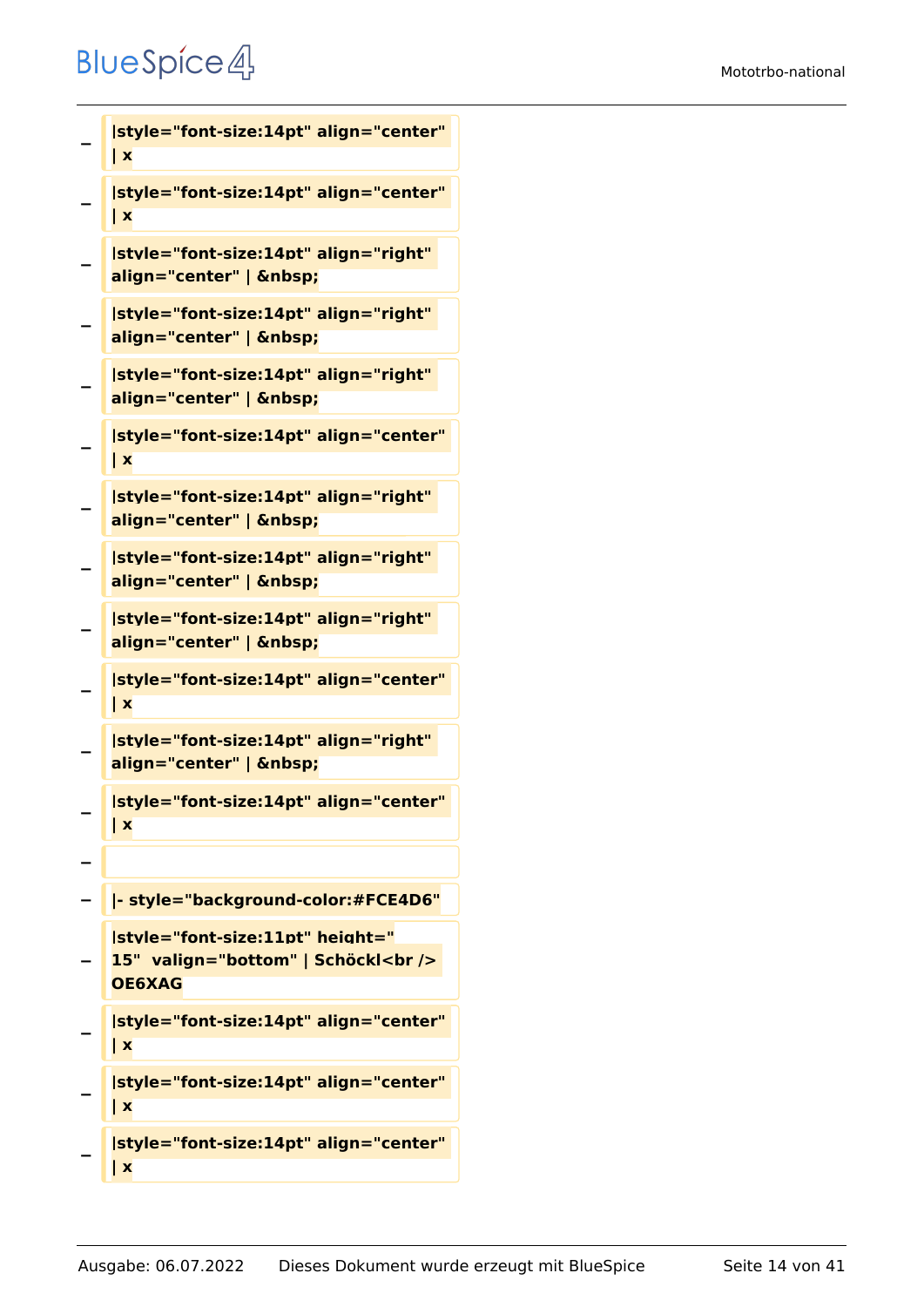```
−
   |style="font-size:14pt" align="center" 
   | x
−
   |style="font-size:14pt" align="center" 
   | x
−
   |style="font-size:14pt" align="center" 
   | x
−
   |style="font-size:14pt" align="right" 
   align="center" |  
−
   |style="font-size:14pt" align="right" 
   align="center" |  
−
   |style="font-size:14pt" align="right" 
   align="center" |  
−
   |style="font-size:14pt" align="right" 
   align="center" |  
−
   |style="font-size:14pt" align="right" 
   align="center" |  
−
   |style="font-size:14pt" align="center" 
   | x
−
   |style="font-size:14pt" align="right" 
   align="center" |  
−
   |style="font-size:14pt" align="right" 
   align="center" |  
−
   |style="font-size:14pt" align="right" 
   align="center" |  
−
   |style="font-size:14pt" align="right" 
   align="center" |  
−
   |style="font-size:14pt" align="center" 
   | x
−
  − |- style="background-color:#FCE4D6"
−
   |style="font-size:11pt" height="
   15"  valign="bottom" | Rennfeld<br 
   /> OE6XBG
```
**− |style="font-size:14pt" align="center" | x**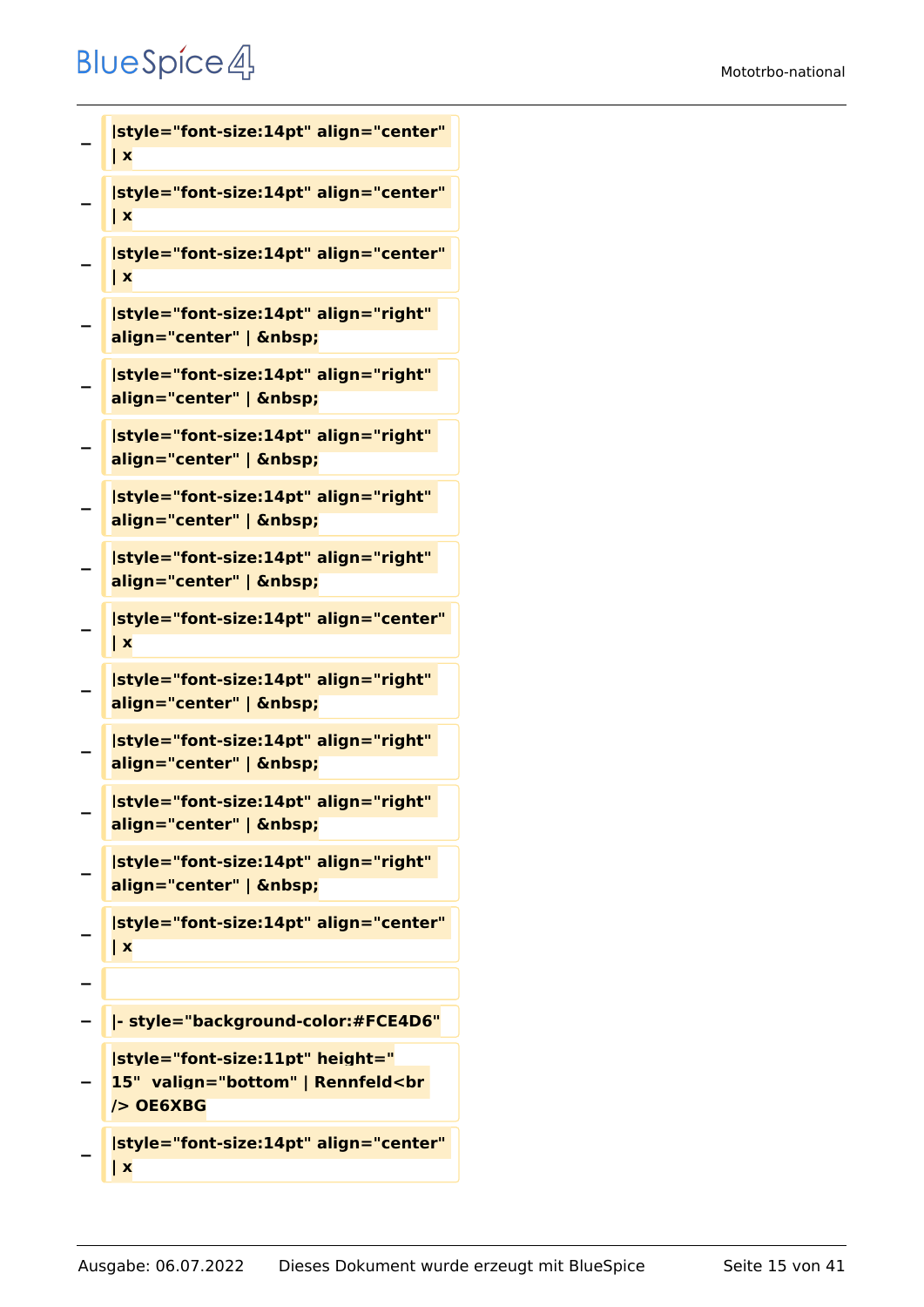```
−
   |style="font-size:14pt" align="center" 
   | x
−
   |style="font-size:14pt" align="center" 
   | x
−
   |style="font-size:14pt" align="center" 
   | x
−
   |style="font-size:14pt" align="center" 
   | x
−
   |style="font-size:14pt" align="center" 
   | x
−
   |style="font-size:14pt" align="right" 
   align="center" |  
−
   |style="font-size:14pt" align="right" 
   align="center" |  
−
   |style="font-size:14pt" align="right" 
   align="center" |  
−
   |style="font-size:14pt" align="right" 
   align="center" |  
−
   |style="font-size:14pt" align="right" 
   align="center" |  
−
   |style="font-size:14pt" align="center" 
   | x
−
   |style="font-size:14pt" align="right" 
   align="center" | &nbsp:
−
   |style="font-size:14pt" align="right" 
   align="center" |  
−
   |style="font-size:14pt" align="right" 
   align="center" |  
−
   |style="font-size:14pt" align="right" 
   align="center" |  
−
   |style="font-size:14pt" align="center" 
   | x
−
```
**− |- style="background-color:#FCE4D6"**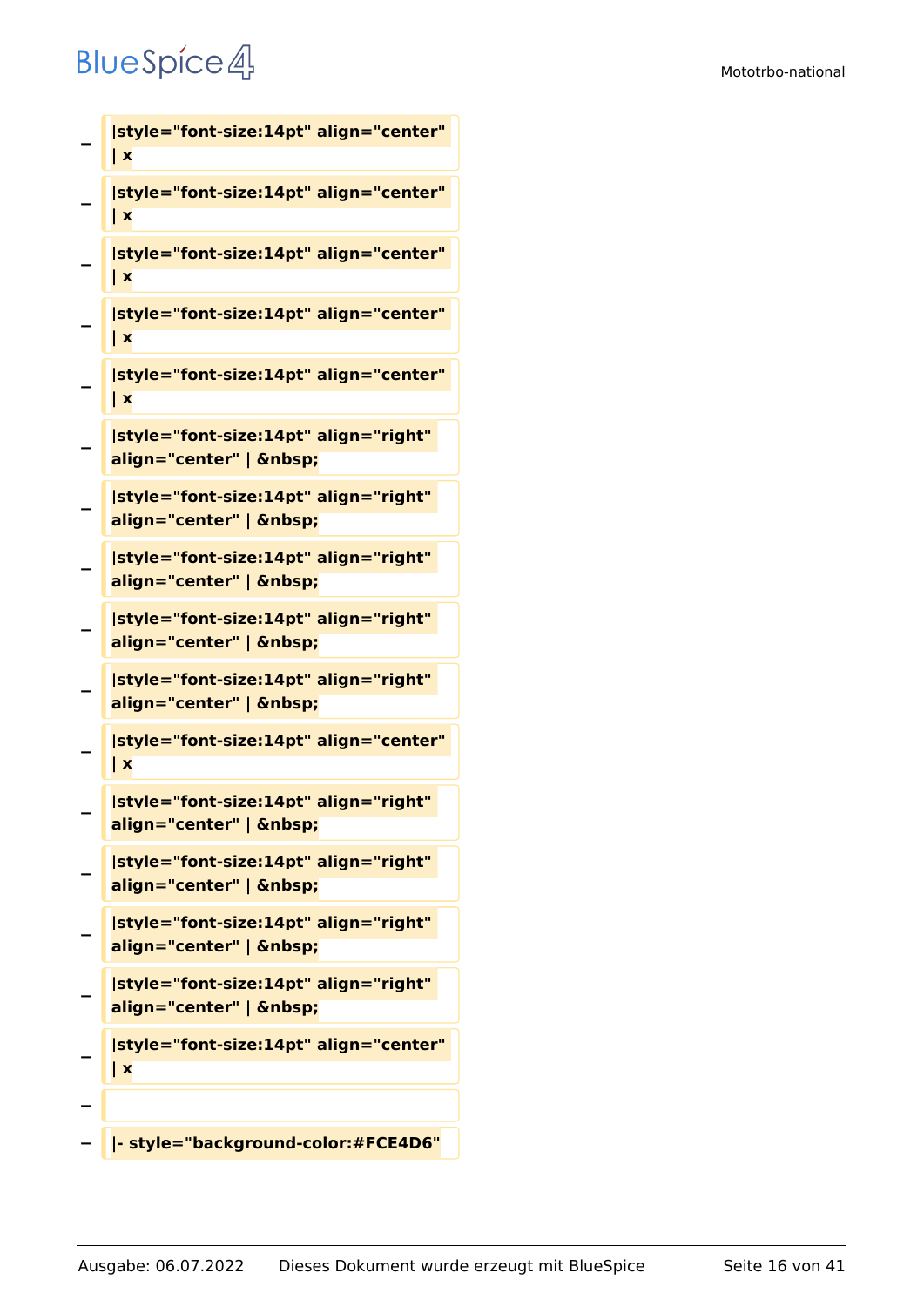#### Mototrbo-national

```
−
   |style="font-size:11pt" height="
   15"  valign="bottom" | 
   Schönbergkopf<br />
OE6XAR
−
   |style="font-size:14pt" align="center" 
   | x
−
   |style="font-size:14pt" align="center" 
   | x
−
   |style="font-size:14pt" align="center" 
   | x
−
   |style="font-size:14pt" align="center" 
   | x
−
   |style="font-size:14pt" align="center" 
   | x
−
   |style="font-size:14pt" align="center" 
   | x
−
   |style="font-size:14pt" align="right" 
   align="center" |  
−
   |style="font-size:14pt" align="right" 
   align="center" |  
−
   |style="font-size:14pt" align="right" 
   align="center" |  
−
   |style="font-size:14pt" align="right" 
   align="center" |  
−
   |style="font-size:14pt" align="right" 
   align="center" |  
−
   |style="font-size:14pt" align="center" 
   | x
−
   |style="font-size:14pt" align="right" 
   align="center" |  
−
   |style="font-size:14pt" align="right" 
   align="center" | &nbsp:
−
   |style="font-size:14pt" align="right" 
   align="center" |  
−
   |style="font-size:14pt" align="right" 
   align="center" |  
−
   |style="font-size:14pt" align="center" 
   | x
```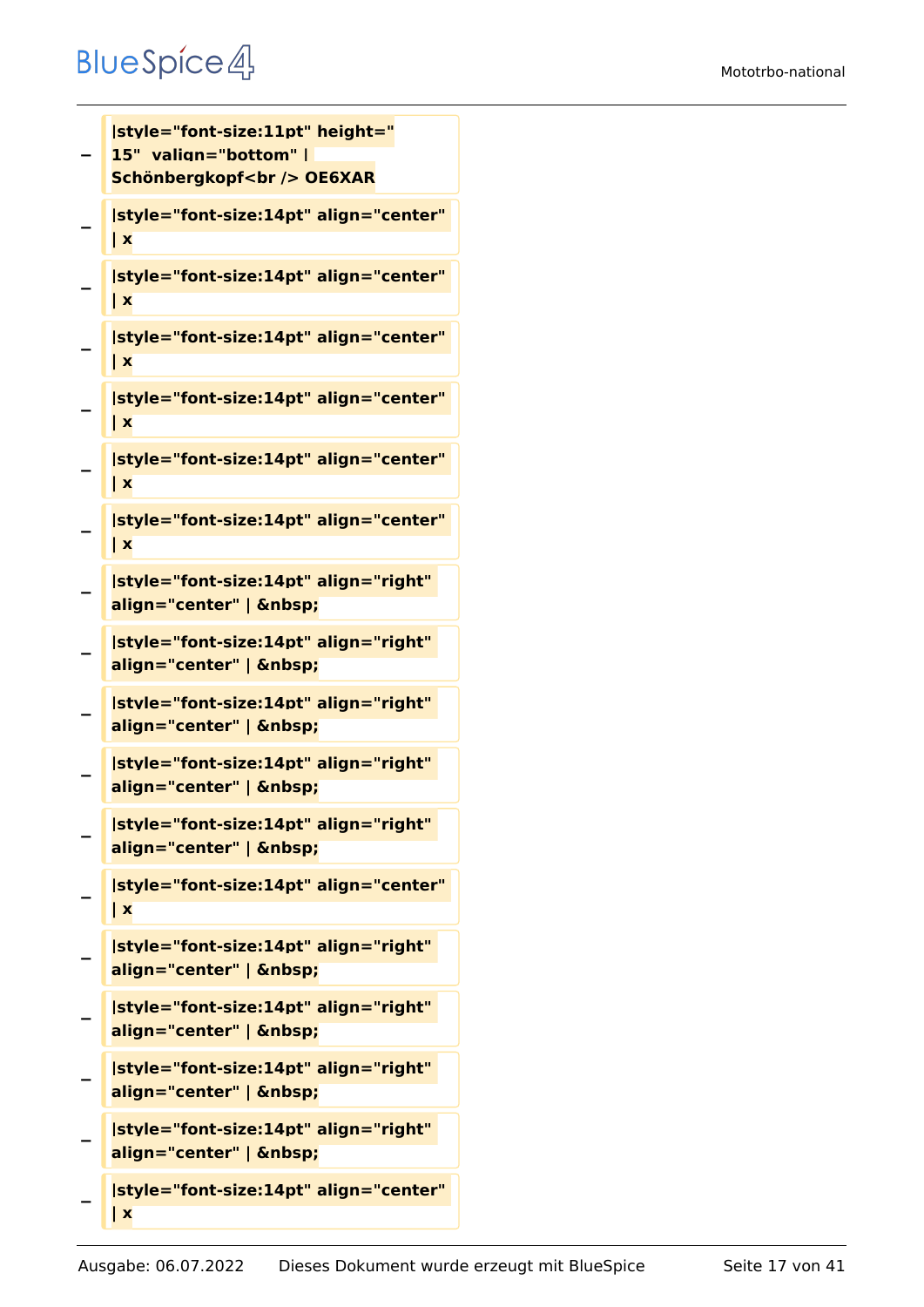```
−
− |- style="background-color:#BDD7EE"
−
   |style="font-size:11pt" height="
   15"  valign="bottom" | 
   Bruckerberg<br /> OE7XZH
−
   |style="font-size:14pt" align="center" 
   | x
−
   |style="font-size:14pt" align="center" 
   | x
−
   |style="font-size:14pt" align="center" 
   | x
−
   |style="font-size:14pt" align="center" 
   | x
−
   |style="font-size:14pt" align="center" 
   | x
−
   |style="font-size:14pt" align="center" 
   | x
−
   |style="font-size:14pt" align="right" 
   align="center" |  
−
   |style="font-size:14pt" align="right" 
   align="center" |  
−
   |style="font-size:14pt" align="right" 
   align="center" |  
−
   |style="font-size:14pt" align="right" 
   align="center" |  
−
   |style="font-size:14pt" align="right" 
   align="center" |  
−
   |style="font-size:14pt" align="right" 
   align="center" |  
−
   |style="font-size:14pt" align="center" 
   | x
−
   |style="font-size:14pt" align="right" 
   align="center" |
```

```
−
   |style="font-size:14pt" align="right" 
   align="center" |
```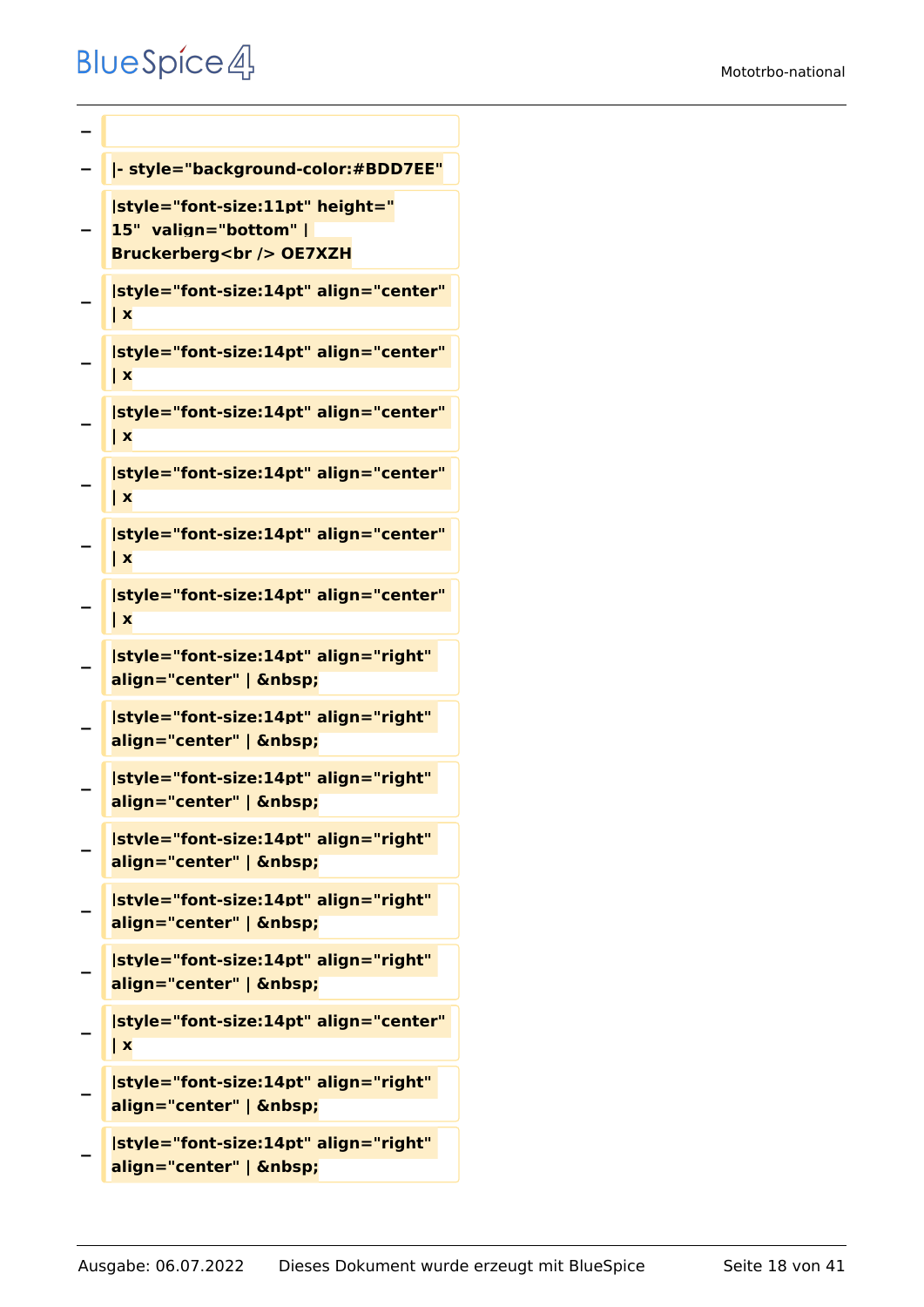```
−
   |style="font-size:14pt" align="center" 
   | x
−
   |style="font-size:14pt" align="center" 
   | x
−
  − |- style="background-color:#BDD7EE"
−
   |style="font-size:11pt" height="
   15" valign="bottom" | Rangger 
   Köpfl<br /> OE7XBI
−
   |style="font-size:14pt" align="center" 
   | x
−
   |style="font-size:14pt" align="center" 
   | x
−
   |style="font-size:14pt" align="center" 
   | x
−
   |style="font-size:14pt" align="center" 
   | x
−
   |style="font-size:14pt" align="center" 
   | x
−
   |style="font-size:14pt" align="center" 
   | x
−
   |style="font-size:14pt" align="right" 
   align="center" |  
−
   |style="font-size:14pt" align="right" 
   align="center" |  
−
   |style="font-size:14pt" align="right" 
   align="center" |  
−
   |style="font-size:14pt" align="right" 
   align="center" |  
−
   |style="font-size:14pt" align="right" 
   align="center" |  
−
   |style="font-size:14pt" align="right" 
   align="center" |  
−
   |style="font-size:14pt" align="center" 
   | x
```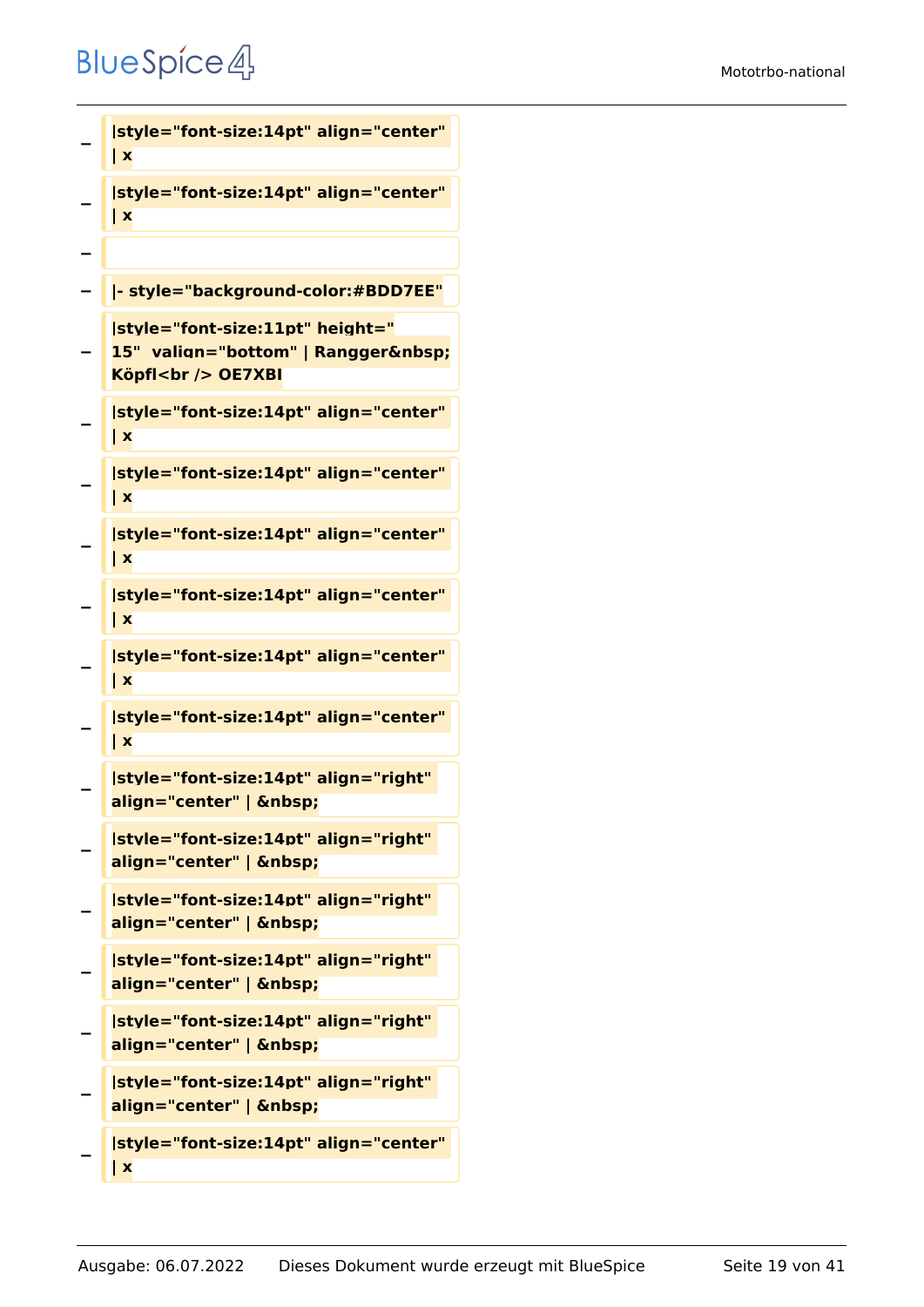```
−
   |style="font-size:14pt" align="right" 
   align="center" |  
−
   |style="font-size:14pt" align="right" 
   align="center" |  
−
   |style="font-size:14pt" align="center" 
   | x
−
   |style="font-size:14pt" align="center" 
   | x
−
  − |- style="background-color:#BDD7EE"
−
   |style="font-size:11pt" height="
   15"  valign="bottom" | Penken<br /> 
   OE7XTT
−
   |style="font-size:14pt" align="center" 
   | x
−
   |style="font-size:14pt" align="center" 
   | x
−
   |style="font-size:14pt" align="center" 
   | x
−
   |style="font-size:14pt" align="center" 
   | x
−
   |style="font-size:14pt" align="center" 
   | x
−
   |style="font-size:14pt" align="center" 
   | x
−
   |style="font-size:14pt" align="right" 
   align="center" |  
−
   |style="font-size:14pt" align="right" 
   align="center" |  
−
   |style="font-size:14pt" align="right" 
   align="center" |  
−
   |style="font-size:14pt" align="right" 
   align="center" |  
−
   |style="font-size:14pt" align="right"
```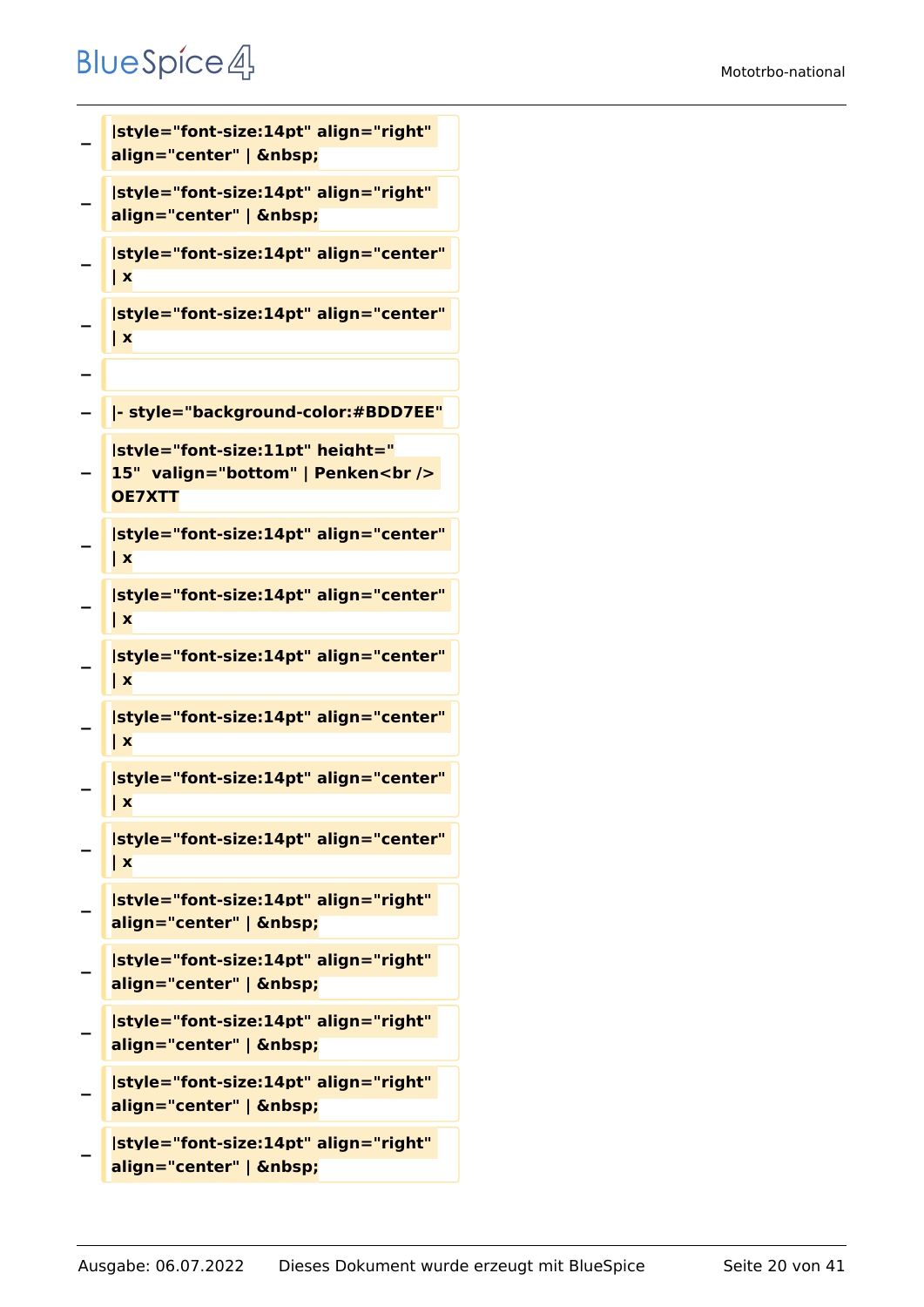```
−
   |style="font-size:14pt" align="right" 
   align="center" |  
−
   |style="font-size:14pt" align="center" 
   | x
−
   |style="font-size:14pt" align="right" 
   align="center" |  
−
   |style="font-size:14pt" align="right" 
   align="center" |  
−
   |style="font-size:14pt" align="center" 
   | x
−
   |style="font-size:14pt" align="center" 
   | x
−
  − |- style="background-color:#BDD7EE"
−
   |style="font-size:11pt" height="
   15"  valign="bottom" | Sonnblick<br 
   /> OE2XSV
−
   |style="font-size:14pt" align="center" 
   | x
−
   |style="font-size:14pt" align="center" 
   | x
−
   |style="font-size:14pt" align="center" 
   | x
−
   |style="font-size:14pt" align="center" 
   | x
−
   |style="font-size:14pt" align="center" 
   | x
−
   |style="font-size:14pt" align="center" 
   | x
−
   |style="font-size:14pt" align="right" 
   align="center" |  
−
   |style="font-size:14pt" align="right" 
   align="center" |  
−
   |style="font-size:14pt" align="right"
```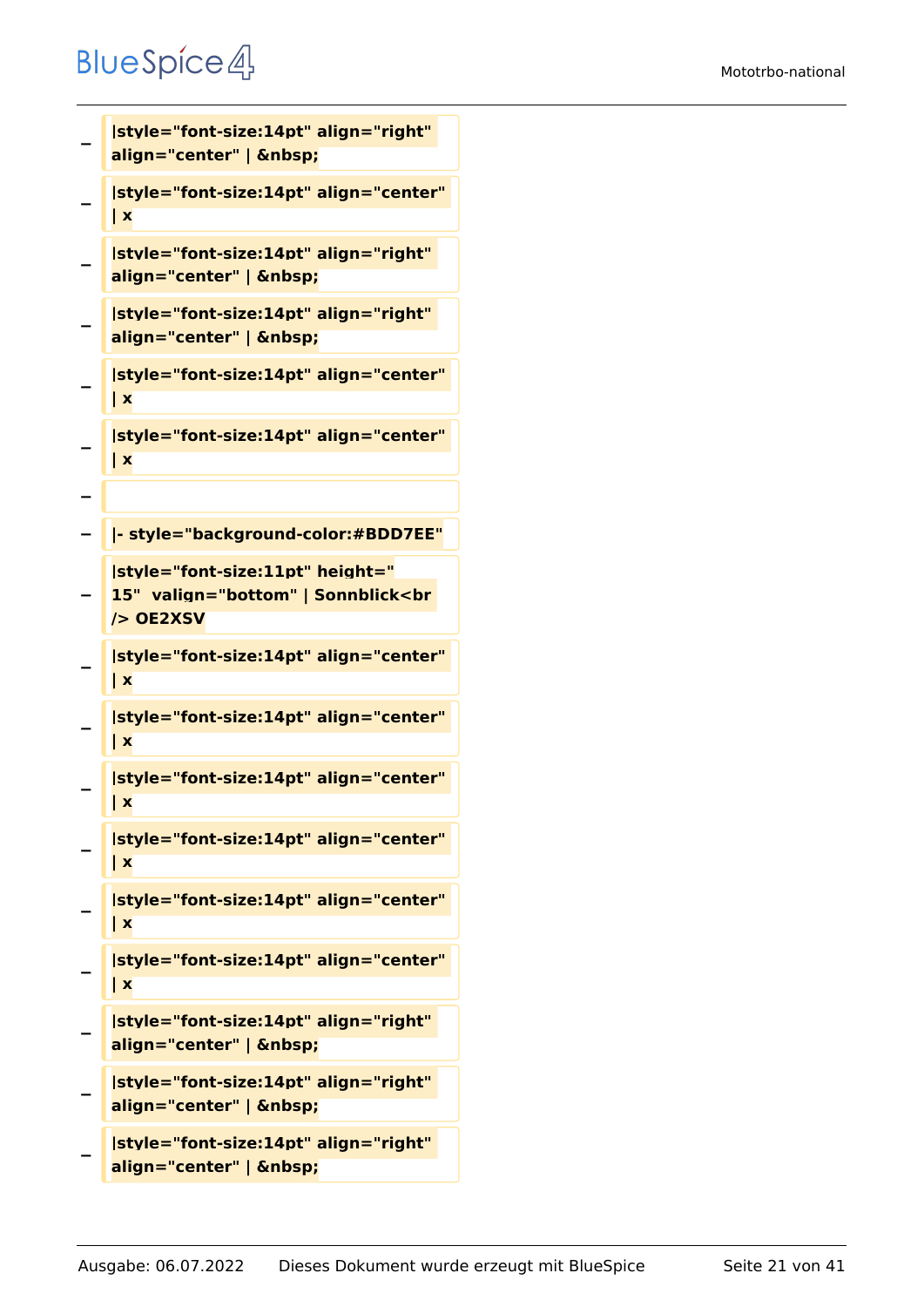```
−
   |style="font-size:14pt" align="right" 
   align="center" |  
−
   |style="font-size:14pt" align="right" 
   align="center" |  
−
   |style="font-size:14pt" align="right" 
   align="center" |  
−
   |style="font-size:14pt" align="center" 
   | x
−
   |style="font-size:14pt" align="right" 
   align="center" |  
−
   |style="font-size:14pt" align="right" 
   align="center" |  
−
   |style="font-size:14pt" align="right" 
   align="center" |  
−
   |style="font-size:14pt" align="center" 
   | x
−
  − |- style="background-color:#DDEBF7"
−
   |style="font-size:11pt" height="
   15"  valign="bottom" | 
   Pyramidenkogel<br /> OE8XKK
−
   |style="font-size:14pt" align="center" 
   | x
−
   |style="font-size:14pt" align="center" 
   | x
−
   |style="font-size:14pt" align="center" 
   | x
−
   |style="font-size:14pt" align="center" 
   | x
−
   |style="font-size:14pt" align="center" 
   | x
−
   |style="font-size:14pt" align="center" 
   | x
−
   |style="font-size:14pt" align="right"
```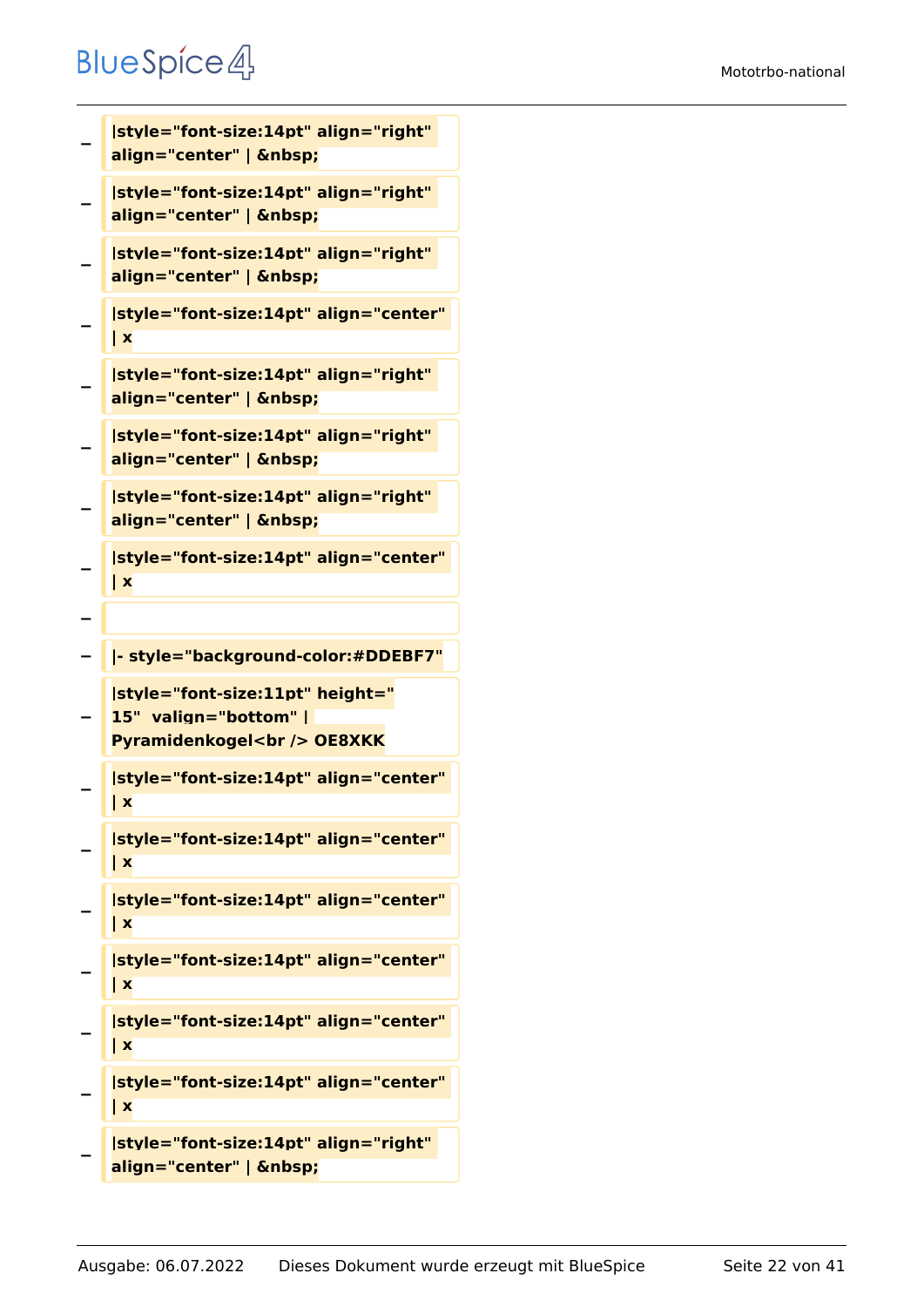```
−
   |style="font-size:14pt" align="right" 
   align="center" |  
−
   |style="font-size:14pt" align="center" 
   | x
−
   |style="font-size:14pt" align="right" 
   align="center" |  
−
   |style="font-size:14pt" align="right" 
   align="center" |  
−
   |style="font-size:14pt" align="right" 
   align="center" |  
−
   |style="font-size:14pt" align="right" 
   align="center" |  
−
   |style="font-size:14pt" align="center" 
   | x
−
   |style="font-size:14pt" align="right" 
   align="center" |  
−
   |style="font-size:14pt" align="right" 
   align="center" |  
−
   |style="font-size:14pt" align="center" 
   | x
−
  − |- style="background-color:#DDEBF7"
−
   |style="font-size:11pt" height="
   15"  valign="bottom" | 
   Magdalensberg<br /> OE8XMK
−
   |style="font-size:14pt" align="center" 
   | x
−
   |style="font-size:14pt" align="center" 
   | x
−
   |style="font-size:14pt" align="center" 
   | x
−
   |style="font-size:14pt" align="center" 
   | x
−
   |style="font-size:14pt" align="center" 
   | x
```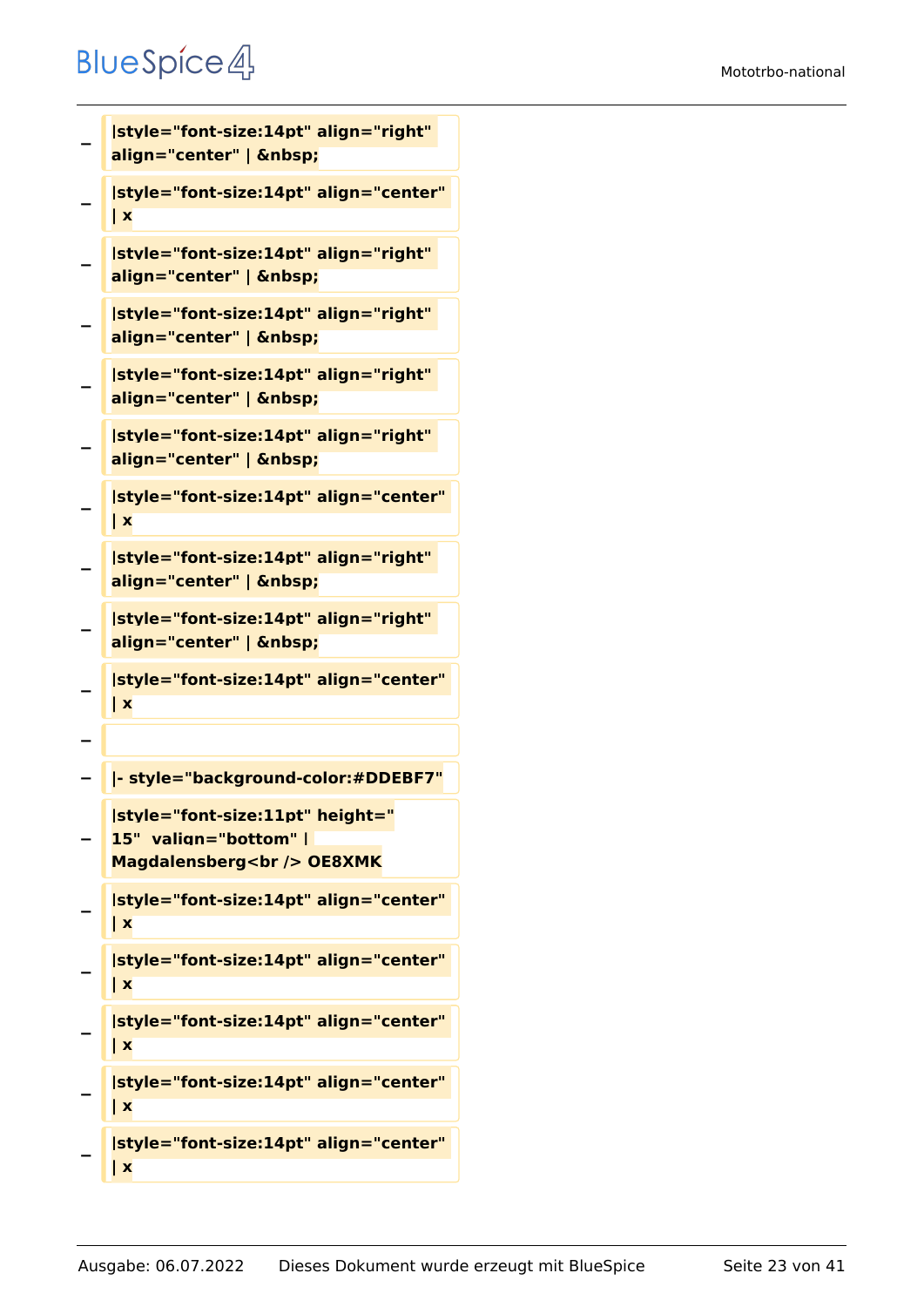**−**

**−**

**−**

**−**

**−**

**−**

**−**

**−**

**−**

**−**

**−**

**−**

**−**

**−**

**−**

```
| x
|style="font-size:14pt" align="right" 
align="center" |  
|style="font-size:14pt" align="right" 
align="center" |  
|style="font-size:14pt" align="center" 
| x
|style="font-size:14pt" align="right" 
align="center" |  
|style="font-size:14pt" align="right" 
align="center" |  
|style="font-size:14pt" align="right" 
align="center" |  
|style="font-size:14pt" align="right" 
align="center" |  
|style="font-size:14pt" align="center" 
| x
|style="font-size:14pt" align="right" 
align="center" |  
|style="font-size:14pt" align="right" 
align="center" |  
|style="font-size:14pt" align="center" 
| x
− |- style="background-color:#DDEBF7"
|style="font-size:11pt" height="
15"  valign="bottom" | Petzen<br /> 
OE8XPK
```
**|style="font-size:14pt" align="center"** 

**− |style="font-size:14pt" align="center" | x**

```
|style="font-size:14pt" align="center" 
| x
```

```
−
   |style="font-size:14pt" align="center" 
   | x
```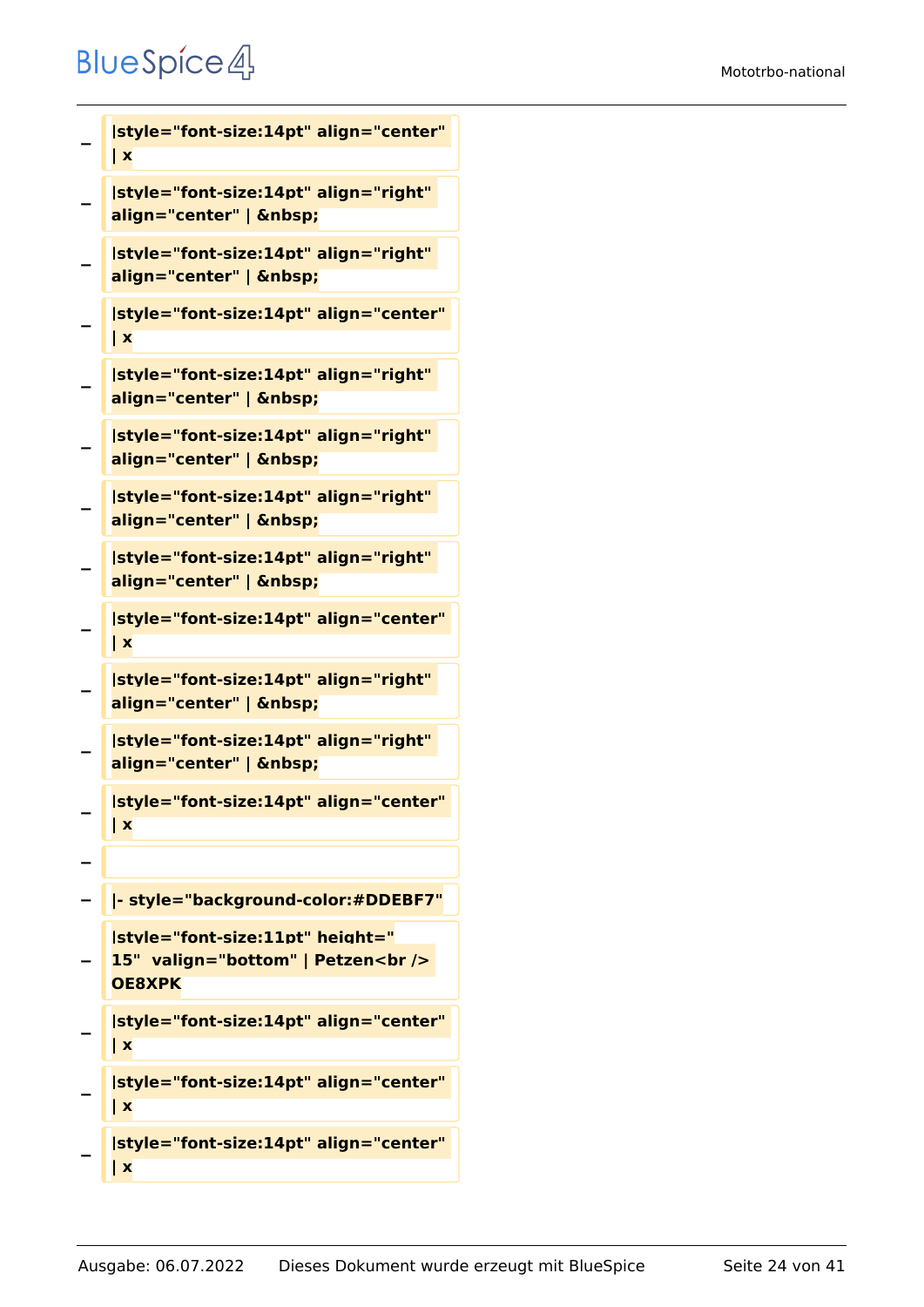```
−
   |style="font-size:14pt" align="center" 
   | x
−
   |style="font-size:14pt" align="center" 
   | x
−
   |style="font-size:14pt" align="center" 
   | x
−
   |style="font-size:14pt" align="right" 
   align="center" |  
−
   |style="font-size:14pt" align="right" 
   align="center" |  
−
   |style="font-size:14pt" align="center" 
   | x
−
   |style="font-size:14pt" align="right" 
   align="center" |  
−
   |style="font-size:14pt" align="right" 
   align="center" |  
−
   |style="font-size:14pt" align="right" 
   align="center" |  
−
   |style="font-size:14pt" align="right" 
   align="center" |  
−
   |style="font-size:14pt" align="center" 
   | x
−
   |style="font-size:14pt" align="right" 
   align="center" | &nbsp:
−
   |style="font-size:14pt" align="right" 
   align="center" |  
−
   |style="font-size:14pt" align="center" 
   | x
−
  − |- style="background-color:#f0e68c"
−
   |style="font-size:11pt" height="
   15"  valign="bottom" | Bregenz<br /> 
   OE9LTV
   |style="font-size:14pt" align="center"
```

```
−
   | x
```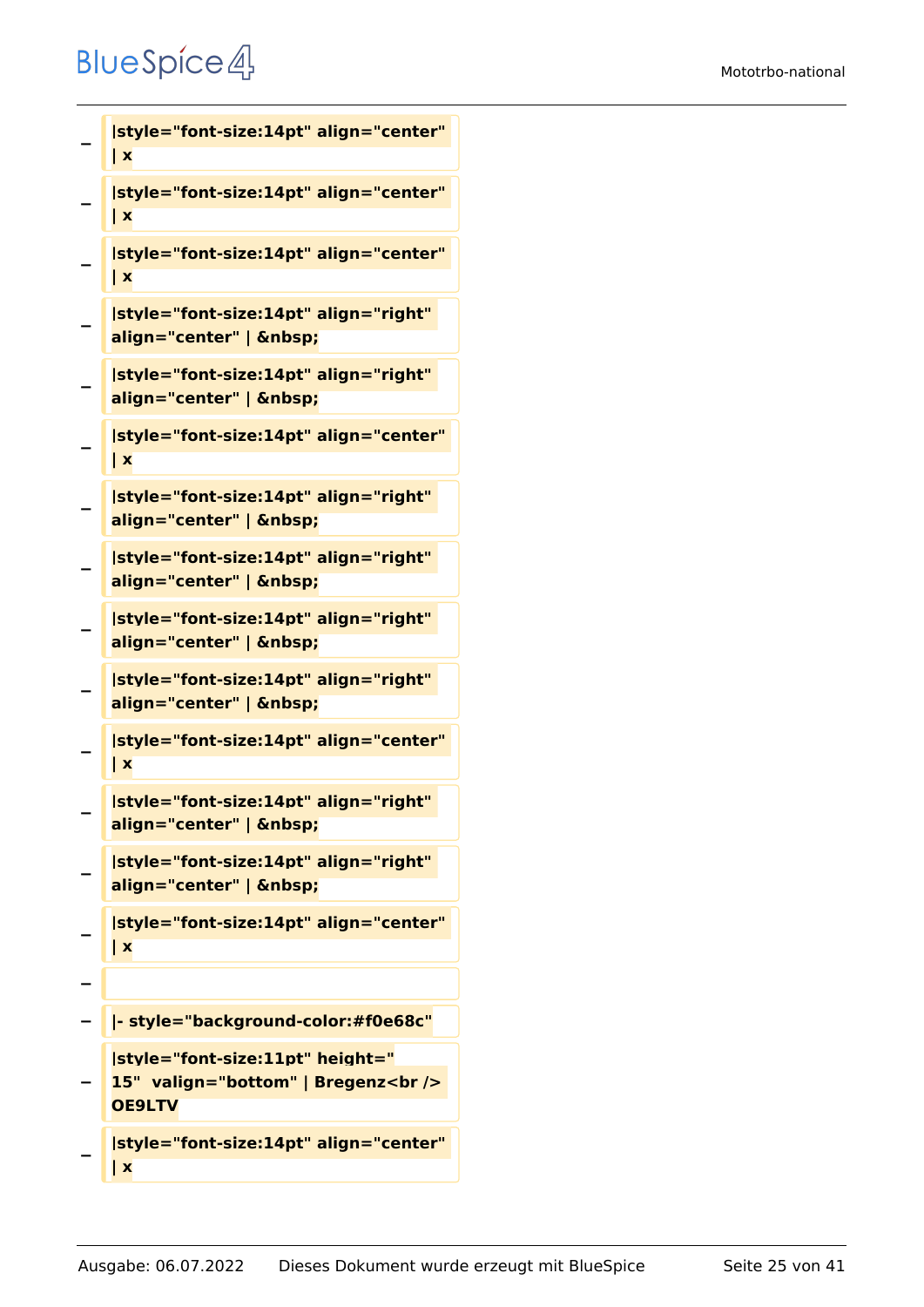**−**

**| x**

```
−
   |style="font-size:14pt" align="center" 
   | x
−
   |style="font-size:14pt" align="center" 
   | x
−
   |style="font-size:14pt" align="center" 
   | x
−
   |style="font-size:14pt" align="center" 
   | x
−
   |style="font-size:14pt" align="right" 
   align="center" |  
−
   |style="font-size:14pt" align="right" 
   align="center" |  
−
   |style="font-size:14pt" align="right" 
   align="center" |  
−
   |style="font-size:14pt" align="right" 
   align="center" |  
−
   |style="font-size:14pt" align="right" 
   align="center" |  
−
   |style="font-size:14pt" align="right" 
   align="center" |  
−
   |style="font-size:14pt" align="right" 
   align="center" |  
−
   |style="font-size:14pt" align="right" 
   align="center" |  
−
   |style="font-size:14pt" align="right" 
   align="center" |  
−
   |style="font-size:14pt" align="right" 
   align="center" |  
−
   |style="font-size:14pt" align="center" 
   | x
−
  − |}
−
   − <br />
```
**|style="font-size:14pt" align="center"**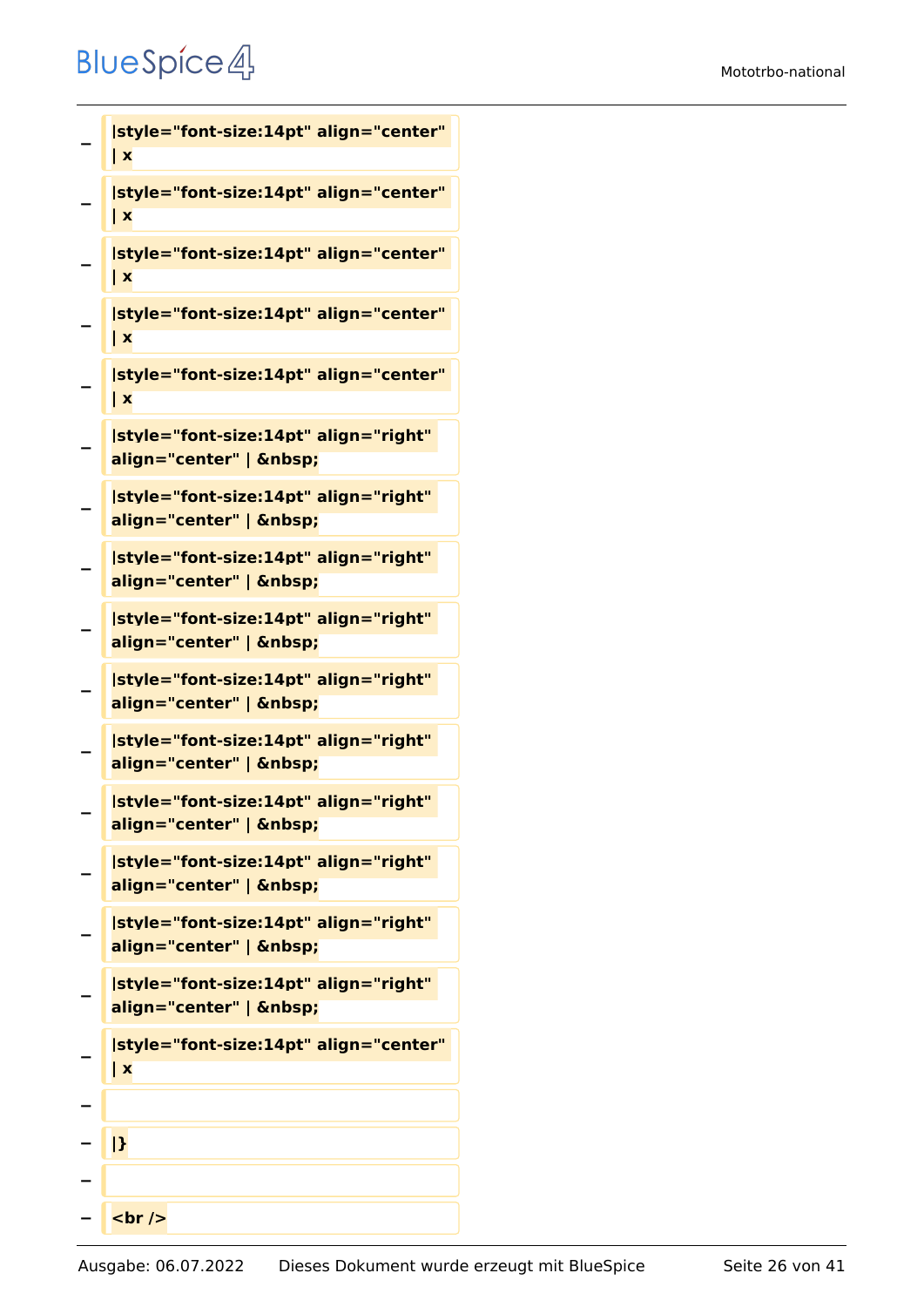*<u></u>* **<br /> <del>l</del>** <br /> **− − === HYTERA-Umsetzer === − − Vernetzungs-Matrix**   $\&$ nbsp;- $\&$ nbsp; $\&$ nbsp; $\&$ nbsp;Welche **Umsetzer sind auf welcher Sprechgruppe (TG) und auf welchem Zeitschlitz (TS) miteinander verbunden<br />** *<u></u>* **<br /> − <span style="color:brown">Letzte Änderung: 10. Dez. 2014 </span> <u><del></del>** <br /></u> **− − {| class="wikitable" − |- style="background-color:#C00000; font-size:11pt;font-weight:bold;color: #FFFFFF" − | width="160" | Repeater − | width="40" align="center" | WW − | width="40" align="center" | EUR − | width="40" align="center" | D-A-CH − | width="40" align="center" | AUT − | width="40" align="center" | DEU − | width="40" align="center" | OE8<br />KTN − | width="40" align="center" | OE<br />local − | width="40" align="center" | OE<br />Ref.4190 − | width="40" align="center" | OE −**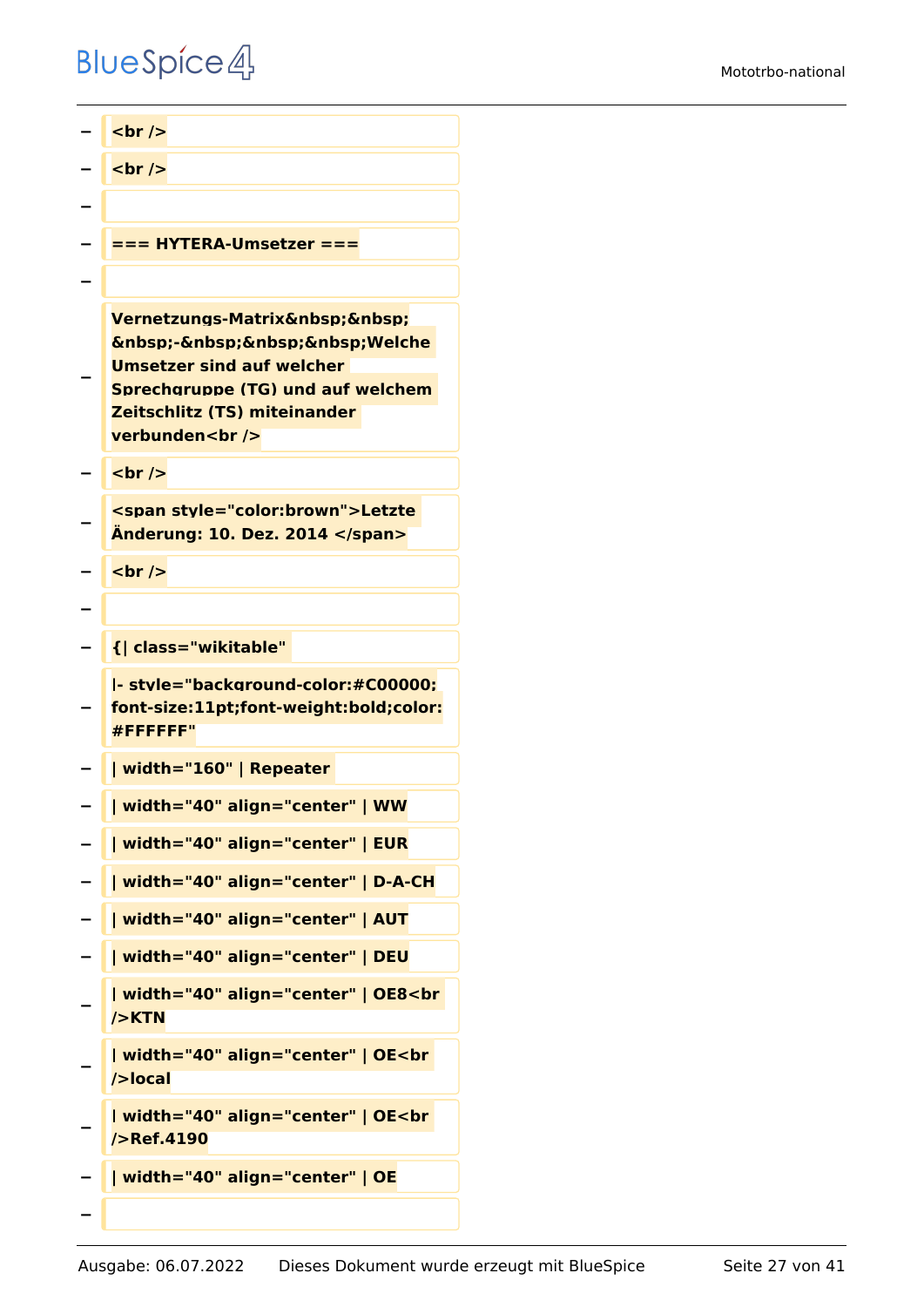**− |- style="background-color:#C00000; font-size:11pt;font-weight:bold;color: #FFFFFF" − | width="160" align="right"| Zeitschlitz (TS) − | width="40" align="center" | 1 − | width="40" align="center" | 1 − | width="40" align="center" | 1 − | width="40" align="center" | 1 − | width="40" align="center" | 1 − | width="40" align="center" | 1 − | width="40" align="center" | 1 − | width="40" align="center" | 2 − | width="40" align="center" | 2 − − |- style="background-color:#C00000; font-size:11pt;font-weight:bold;color: #FFFFFF" − | width="160" align="right"| Sprechgruppe (TG) − | width="40" align="center" | 1 − | width="40" align="center" | 2 − | width="40" align="center" | 20 − | width="40" align="center" | 232 − | width="40" align="center" | 262 − | width="40" align="center" | 8 − | width="40" align="center" | 9 − | width="40" align="center" | 9 − | width="40" align="center" | Ref.Nr. − − |- style="background-color:#C6E0B4"**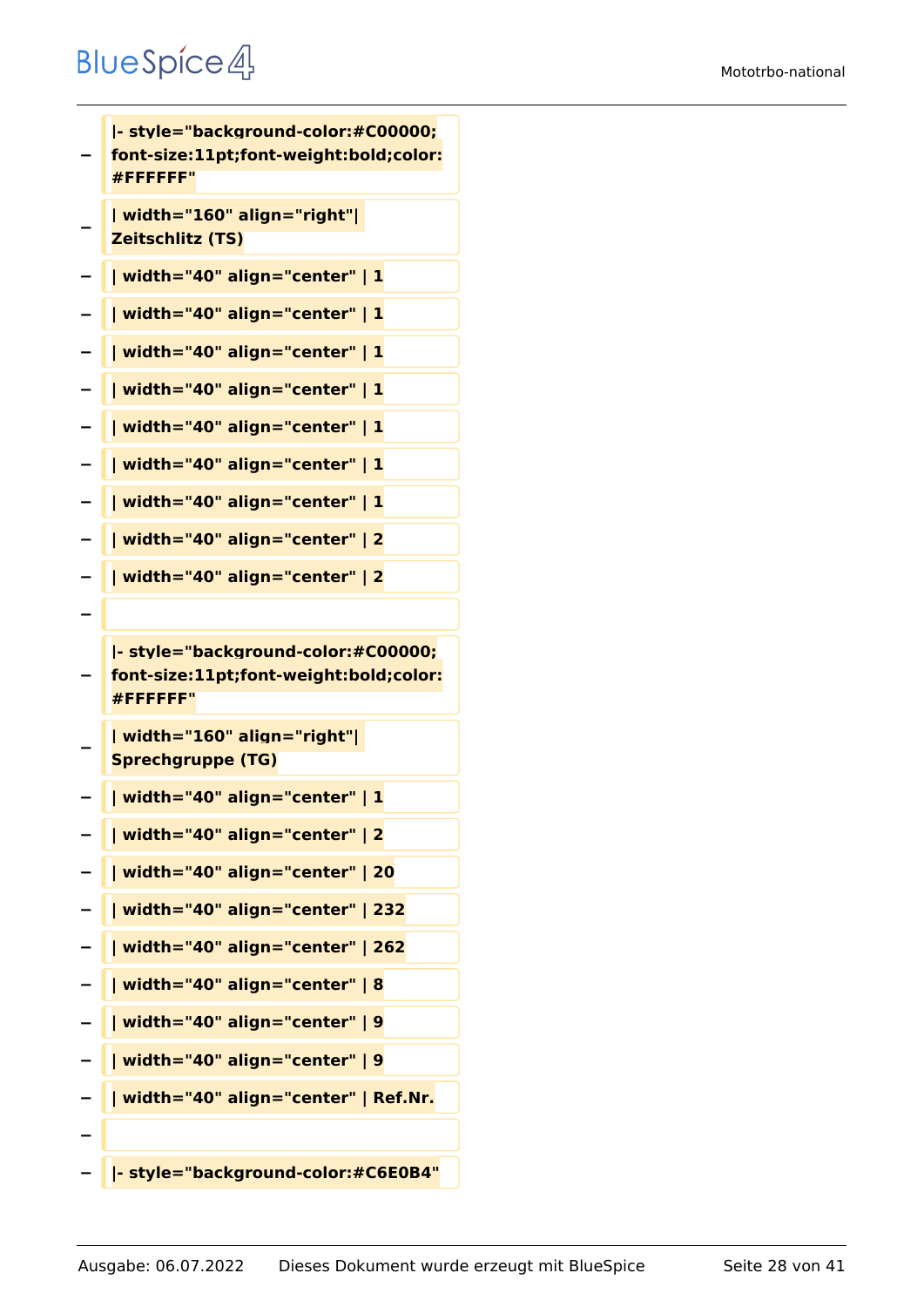#### Mototrbo-national

```
−
   |style="font-size:11pt" height="
   15" valign="bottom" | HYT 
   Wien 22<br />
Schaft>
OE1XIK
−
   |style="font-size:14pt" align="center" 
   | X
−
   |style="font-size:14pt" align="center" 
   | X
−
   |style="font-size:14pt" align="center" 
   | X
−
   |style="font-size:14pt" align="center" 
   | X
−
   |style="font-size:14pt" align="center" 
   | X
−
   |style="font-size:14pt" align="right" 
   align="center" |  
−
   |style="font-size:14pt" align="right" 
   align="center" |  
−
   |style="font-size:14pt" align="center" 
   | X
−
   |style="font-size:14pt" align="center" 
   | x
−
  − |- style="background-color:#C6E0B4"
−
   |style="font-size:11pt" height="
   15" valign="bottom" | HYT 
   Wienerberg<br />
Schbsp;OE1XQU
−
   |style="font-size:14pt" align="center" 
   | X
−
   |style="font-size:14pt" align="center" 
   | X
−
   |style="font-size:14pt" align="center" 
   | X
−
   |style="font-size:14pt" align="center" 
   | X
−
   |style="font-size:14pt" align="center" 
   | X
```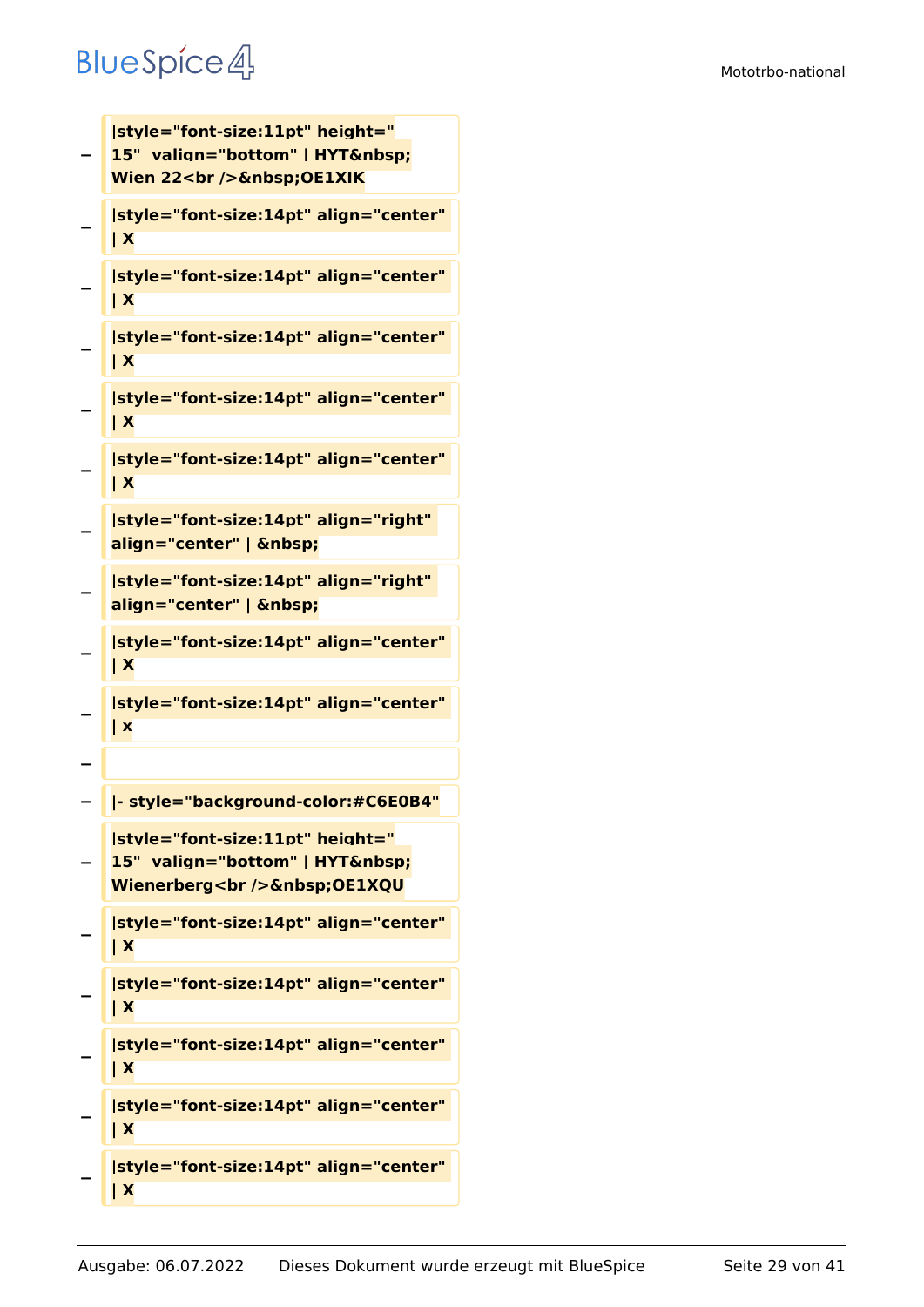```
−
   |style="font-size:14pt" align="right" 
   align="center" |  
−
   |style="font-size:14pt" align="right" 
   align="center" |  
−
   |style="font-size:14pt" align="center" 
   | X
−
   |style="font-size:14pt" align="center" 
   | x
−
  − |- style="background-color:#C6E0B4"
−
   |style="font-size:11pt" height="
   15" valign="bottom" | HYT 
   Laaerberg <sup>1</sup><br />
&nbsp;
   OE1XQU
−
   |style="font-size:14pt" align="center" 
   | X
−
   |style="font-size:14pt" align="center" 
   | X
−
   |style="font-size:14pt" align="center" 
   | X
−
   |style="font-size:14pt" align="center" 
   | X
−
   |style="font-size:14pt" align="center" 
   | X
−
   |style="font-size:14pt" align="right" 
   align="center" |  
−
   |style="font-size:14pt" align="right" 
   align="center" |  
−
   |style="font-size:14pt" align="center" 
   | X
−
   |style="font-size:14pt" align="center" 
   | x
−
  − |- style="background-color:#C6E0B4"
```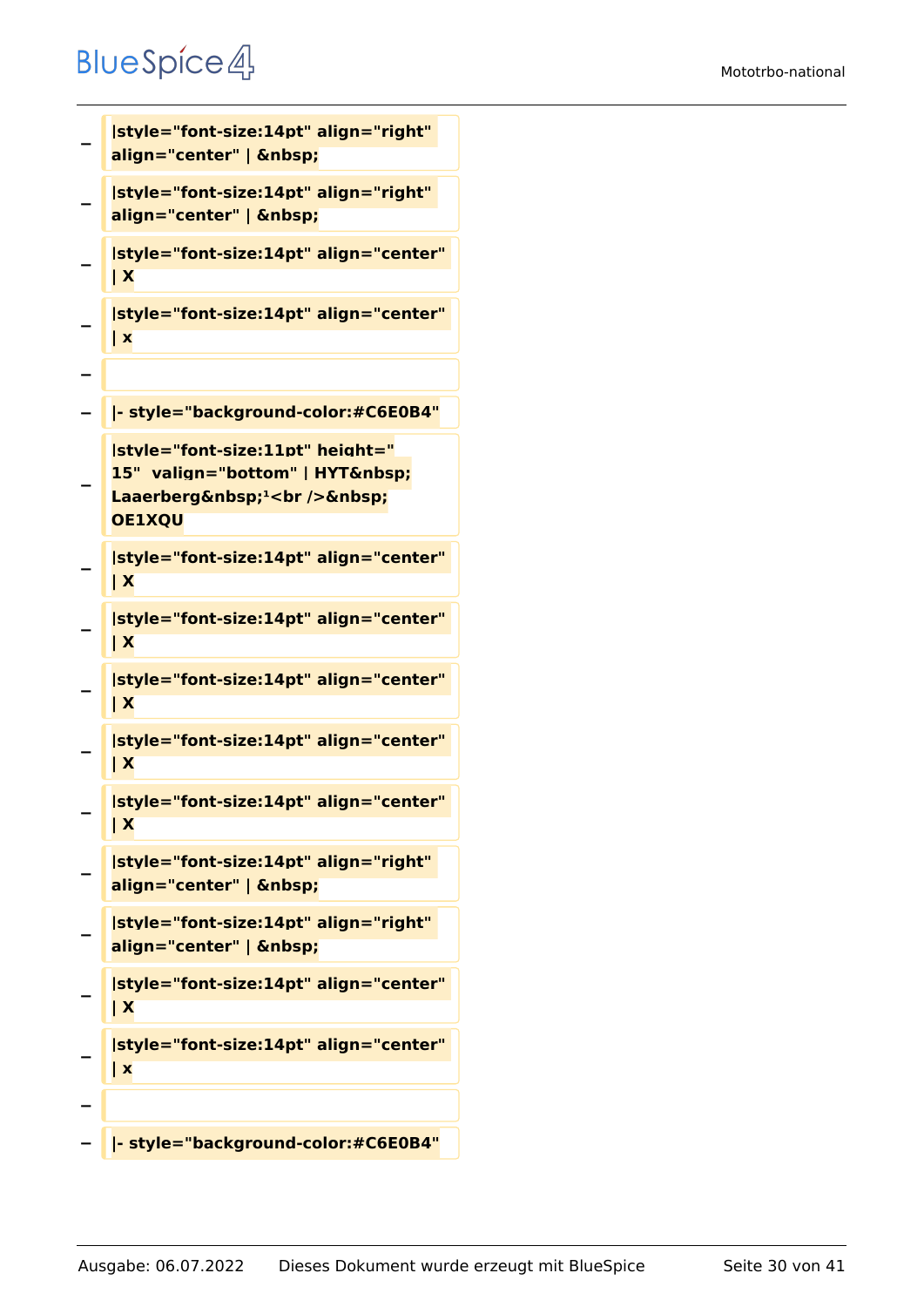```
−
   |style="font-size:11pt" height="
  15" valign="bottom" | HYT 
   Hohe Wand<br />
Sandsp; OE3XTR
−
   |style="font-size:14pt" align="center" 
   | X
−
   |style="font-size:14pt" align="center" 
   | X
−
   |style="font-size:14pt" align="center" 
   | X
−
   |style="font-size:14pt" align="center" 
   | X
−
   |style="font-size:14pt" align="center" 
   | X
−
   |style="font-size:14pt" align="right" 
   align="center" |  
−
   |style="font-size:14pt" align="right" 
   align="center" |  
−
   |style="font-size:14pt" align="center" 
   | X
−
   |style="font-size:14pt" align="center" 
   | x
−
  − |- style="background-color:#C6E0B4"
−
   |style="font-size:11pt" height="
   15" valign="bottom" | HYT 
   Stradner Kogel<br />
Stradner 
   OE6XBF
−
   |style="font-size:14pt" align="center" 
   | X
−
   |style="font-size:14pt" align="center" 
   | X
−
   |style="font-size:14pt" align="center" 
   | X
−
   |style="font-size:14pt" align="center" 
   | X
−
   |style="font-size:14pt" align="center" 
   | X
```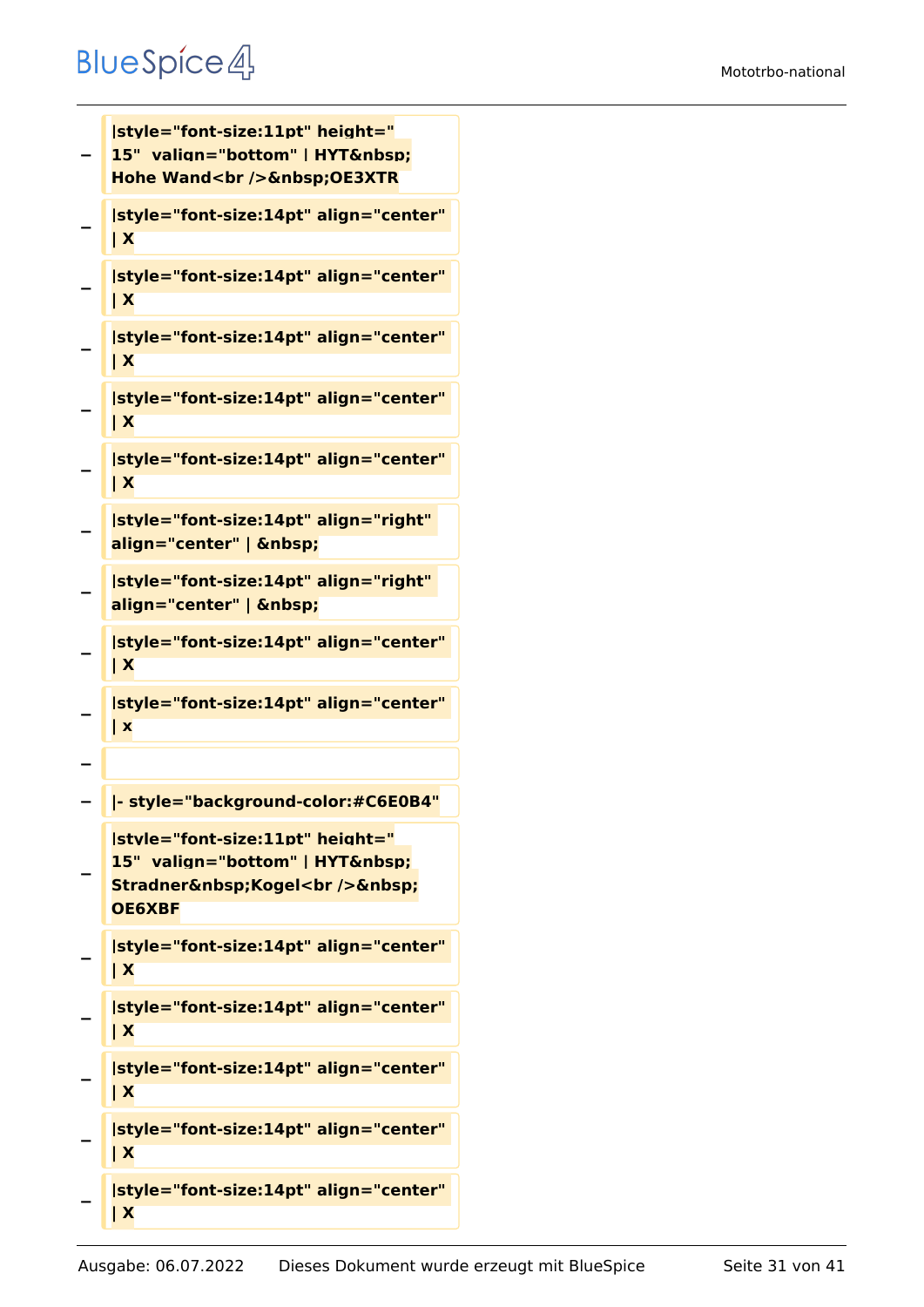```
−
   |style="font-size:14pt" align="right" 
   align="center" |  
−
  |style="font-size:14pt" align="right" 
   align="center" |  
−
   |style="font-size:14pt" align="center" 
   | X
−
   |style="font-size:14pt" align="center" 
   | x
−
  − |- style="background-color:#C6E0B4"
−
   |style="font-size:11pt" height="
   15" valign="bottom" | HYT 
   Stuhleck Test <sup>2</sup><br
   /> OE6XCD
−
   |style="font-size:14pt" align="center" 
   | X
−
   |style="font-size:14pt" align="center" 
   | X
−
   |style="font-size:14pt" align="center" 
   | X
−
   |style="font-size:14pt" align="center" 
   | X
−
   |style="font-size:14pt" align="center" 
   | X
−
   |style="font-size:14pt" align="right" 
   align="center" |  
−
   |style="font-size:14pt" align="right" 
   align="center" |  
−
   |style="font-size:14pt" align="center" 
   | X
−
   |style="font-size:14pt" align="center" 
   | x
−
  − |- style="background-color:#ACB9CA"
```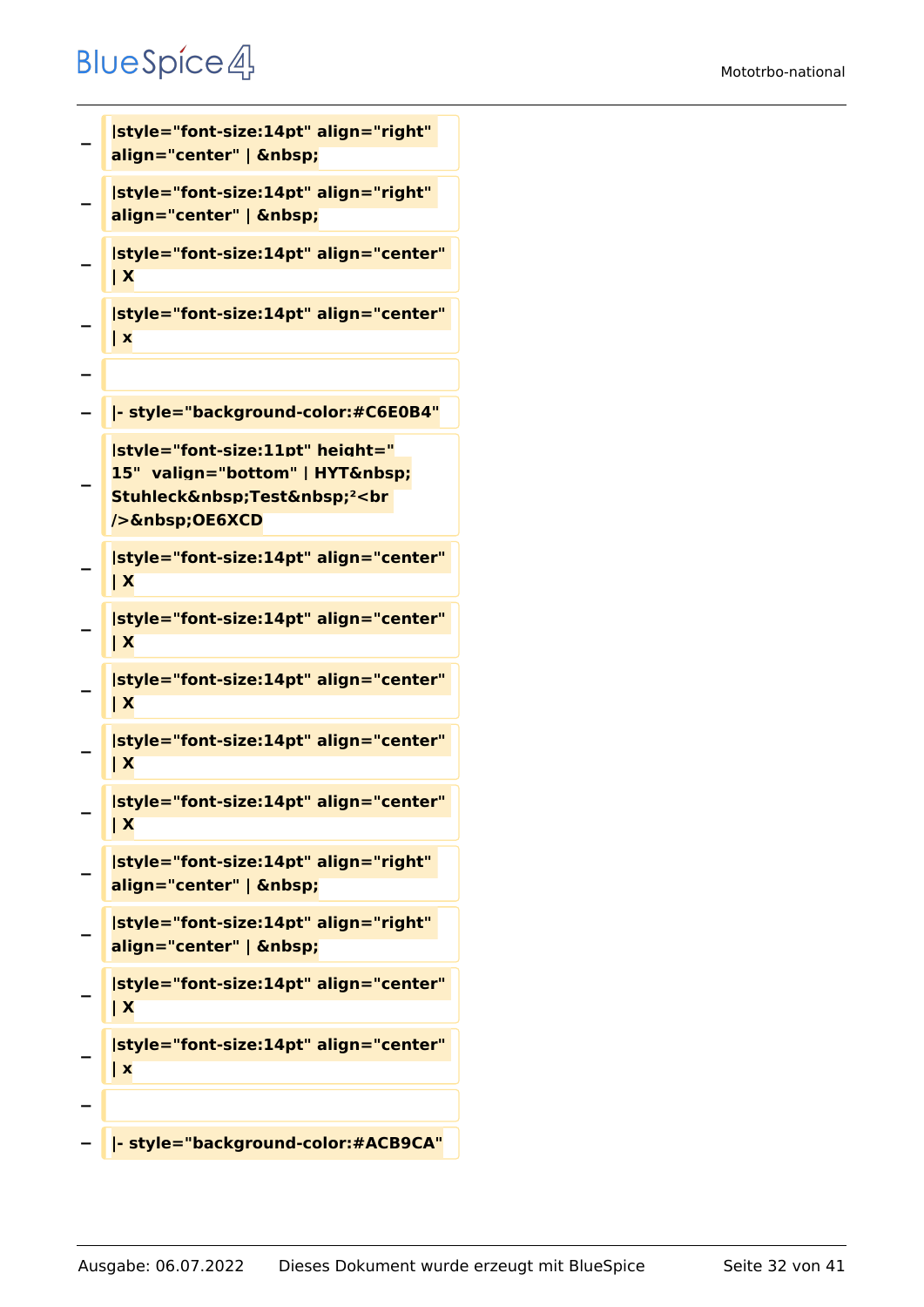**|style="font-size:11pt" height="**

```
−
   15" valign="bottom" | HYT 
   Dobratsch<br />
OE8XFK
−
   |style="font-size:14pt" align="center" 
   | X
−
   |style="font-size:14pt" align="center" 
   | X
−
   |style="font-size:14pt" align="center" 
   | X
−
   |style="font-size:14pt" align="center" 
   | X
−
   |style="font-size:14pt" align="right" 
   align="center" |  
−
   |style="font-size:14pt" align="center" 
   | X
−
   |style="font-size:14pt" align="right" 
   align="center" |  
−
   |style="font-size:14pt" align="center" 
   | X
−
   |style="font-size:14pt" align="center" 
   | x
−
  − |- style="background-color:#ACB9CA"
−
   |style="font-size:11pt" height="
   15" valign="bottom" | HYT 
   Saurachberg<br />
Saurachberg<br />
OE8XIK
−
   |style="font-size:14pt" align="center" 
   | X
−
   |style="font-size:14pt" align="center" 
   | X
−
   |style="font-size:14pt" align="center" 
   | X
−
   |style="font-size:14pt" align="center" 
   | X
−
   |style="font-size:14pt" align="right" 
   align="center" |
```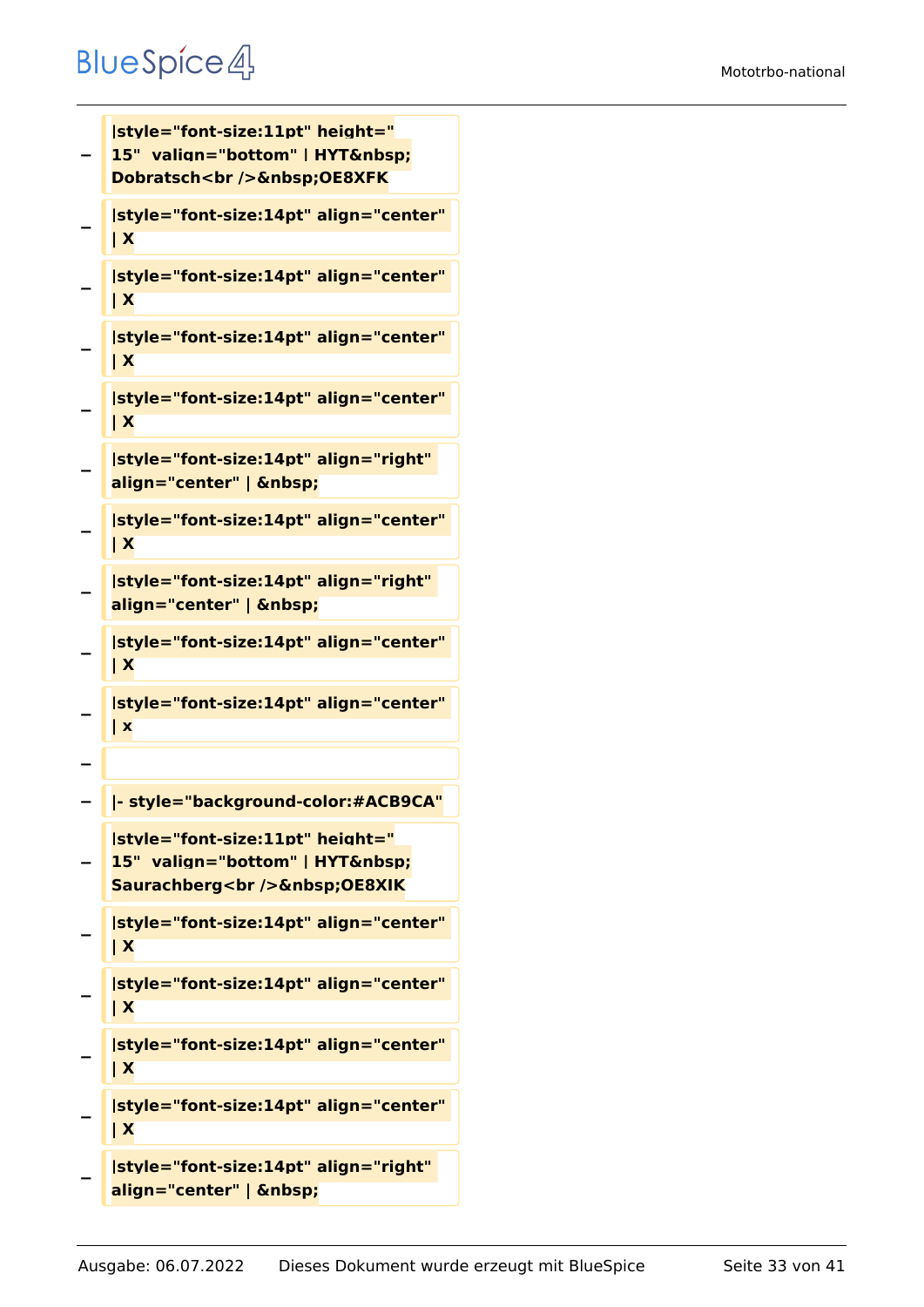```
−
   |style="font-size:14pt" align="center" 
   | X
−
   |style="font-size:14pt" align="right" 
   align="center" |  
−
   |style="font-size:14pt" align="center" 
   | X
−
   |style="font-size:14pt" align="center" 
   | x
−
  − |- style="background-color:#ACB9CA"
−
   |style="font-size:11pt" height="
   15" valign="bottom" | HYT 
   Koralm<br />
Example />
<u>Senbsp</u>;OE8XLK
−
   |style="font-size:14pt" align="center" 
   | X
−
   |style="font-size:14pt" align="center" 
   | X
−
   |style="font-size:14pt" align="center" 
   | X
−
   |style="font-size:14pt" align="center" 
   | X
−
   |style="font-size:14pt" align="right" 
   align="center" |  
−
   |style="font-size:14pt" align="center" 
   | X
−
   |style="font-size:14pt" align="right" 
   align="center" |  
−
   |style="font-size:14pt" align="center" 
   | X
−
   |style="font-size:14pt" align="center" 
   | x
−
   − |- style="background-color:#ACB9CA"
−
   |style="font-size:11pt" height="
   15"  valign="bottom" | HYT&nbsp:
   Petzen <sup>1</sup><br />
OE8XPK
```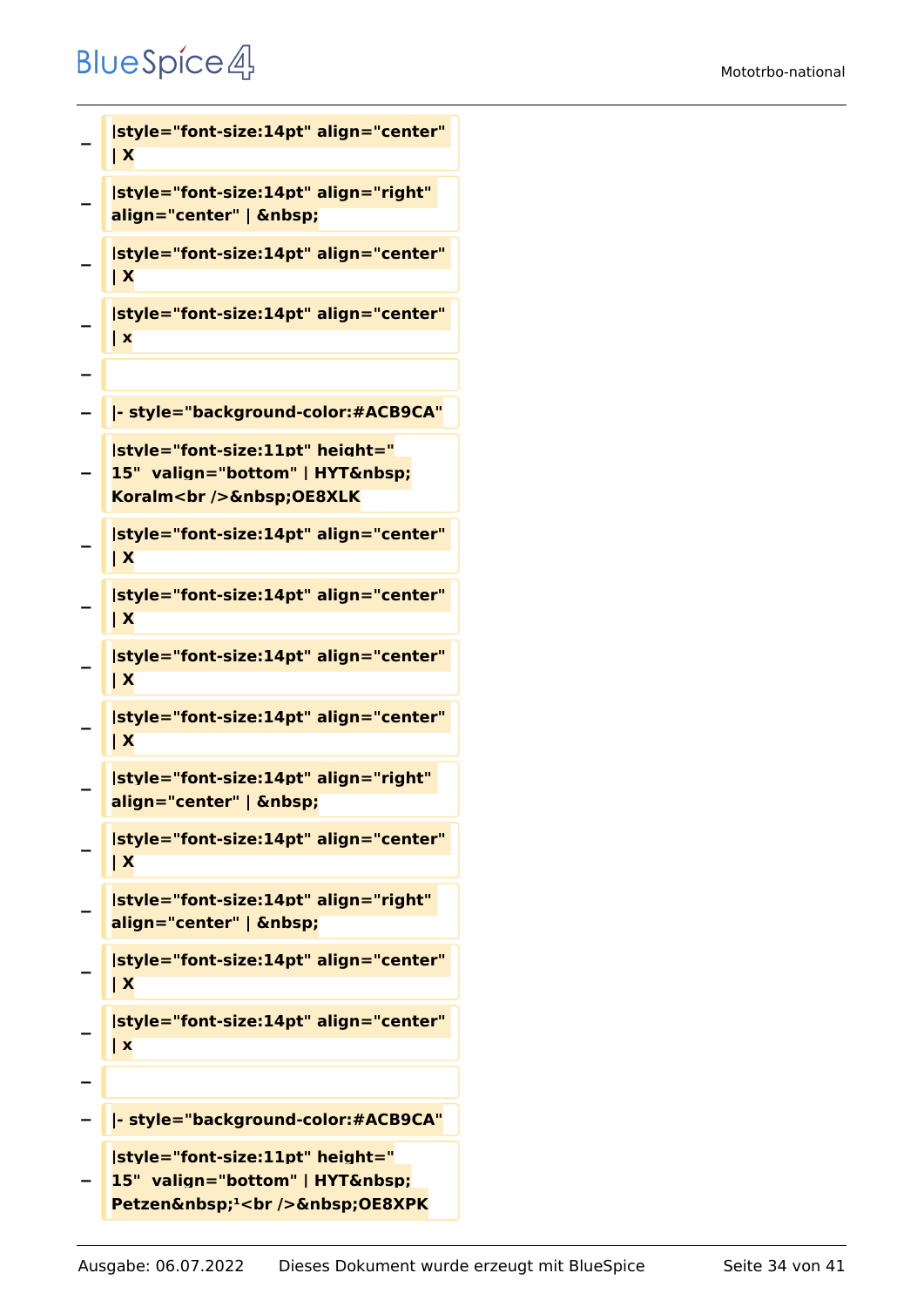```
−
    |style="font-size:14pt" align="center" 
    | X
−
    |style="font-size:14pt" align="center" 
    | X
−
    |style="font-size:14pt" align="center" 
    | X
−
    |style="font-size:14pt" align="center" 
    | X
−
    |style="font-size:14pt" align="right" 
    align="center" |  
−
    |style="font-size:14pt" align="center" 
    | X
−
    |style="font-size:14pt" align="right" 
    align="center" |  
−
    |style="font-size:14pt" align="center" 
    | X
−
    |style="font-size:14pt" align="center" 
    | x
−
   − |}
−
−
    \ "'<sup>1</sup>" \ =\ "'2m-
    Umsetzer'''
−
    \deltanbsp;'''<sup>2'''</sup> \deltanbsp;
   Example 1 = 6 \text{\math{\sigma_{\sigma_{\sigma_{\sigma_{\sigma_{\sigma_{\sigma_{\sigma_{\sigma_{\sigma_{\sigma_{\sigma_{\sigma_{\sigma_{\sigma_{\sigma_{\sigma_{\sigma_{\sigma_{\sigma_{\sigma_{\sigma_{\sigma_{\sigma_{\s
    Standort'''
− <br />
  <del>−</del> <u>k</del></u>
− <br />
−
    Sprachencodes nach [http://de.
   wikipedia.org/wiki/ISO_639#ISO_639-
    3 ISO 639-3]
 − <br />
− <br />
    − <br />
```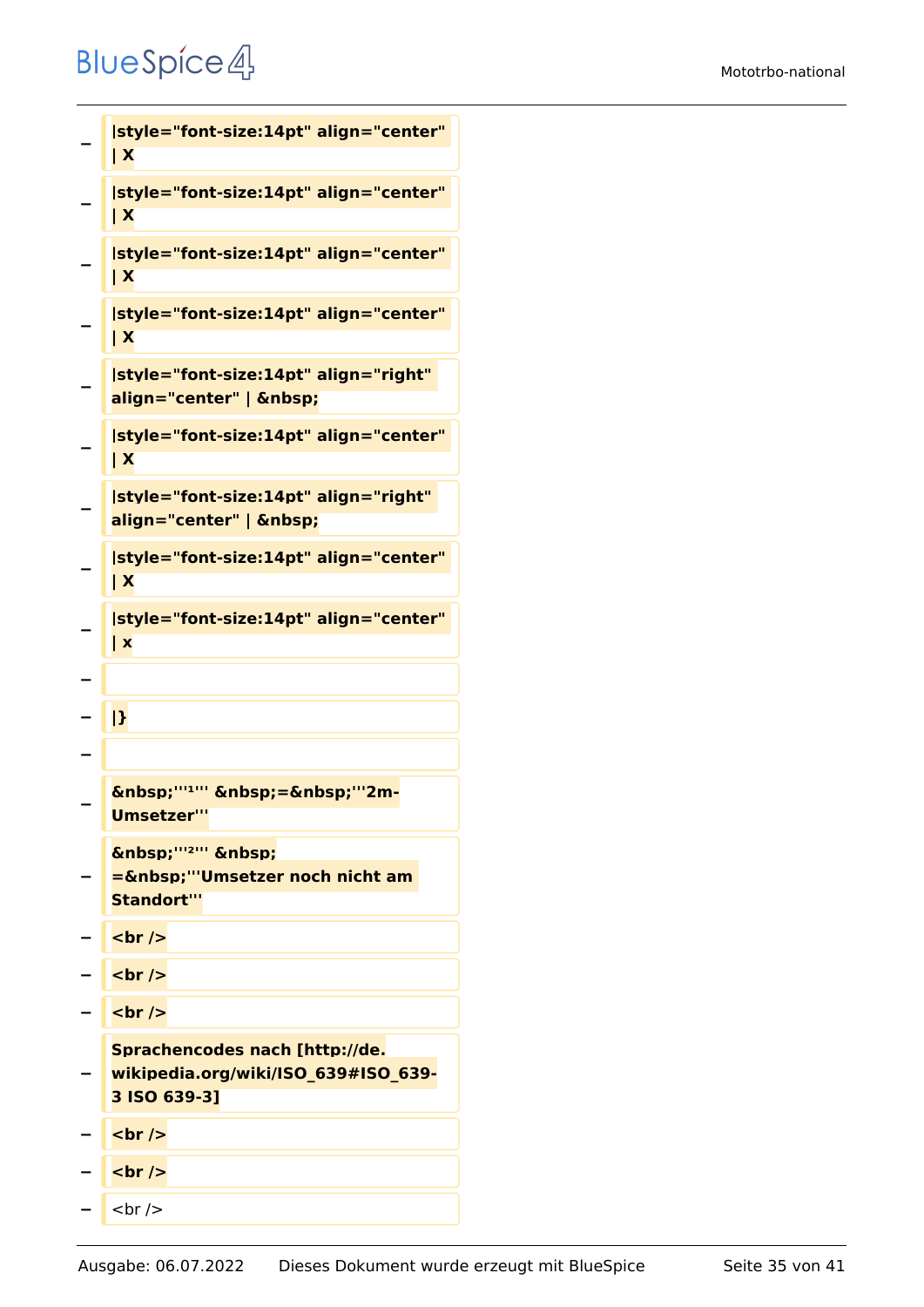#### Version vom 1. April 2016, 21:32 Uhr

#### Inhaltsverzeichnis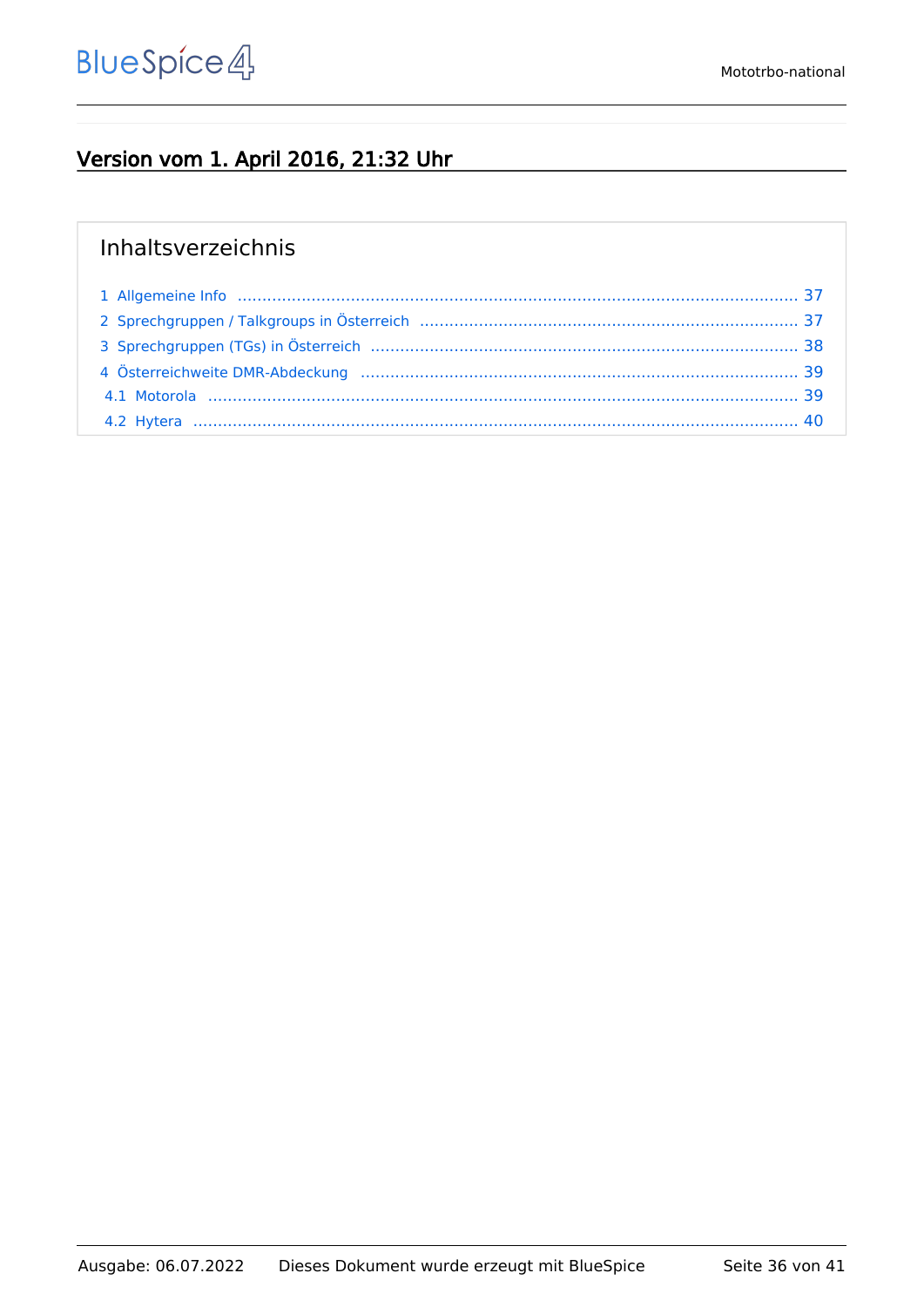#### <span id="page-36-0"></span>Allgemeine Info

Für DMR-Funkgespräche stehen pro Umsetzer zwei Zeitschlitze (TS = TimeSlot) zur Verfügung. Durch diese zwei Zeitschlitze ist es möglich 2 Funkgespräche unabhängig von einander am gleichen Umsetzer zuführen. Innerhalb der Zeitschlitze kann mit Hilfe von Sprechgruppen (TG = TalkGroups) die "Reichweite" des Funkgesprächs gesteuert werden. Für Funkgespräche innerhalb Österreichs sind drei TalkGroups definiert worden:

- TG 232 = für österreichweite Funkgespräche
- $\blacksquare$  TG 8 = für regionale Funkgespräche
- $\blacksquare$  TG 9 = für lokale bzw. regionale Funkgespräche

Für österreichweite und lokale Verbindungen sollte primär der Zeitschlitz 2 (TS 2) verwendet werden, da der Zeitschlitz 1 auch für internationale Verbindungen vorgesehen ist.

*Weitere Details zu TS bzw. TG sind bei [Mototrbo-international](https://wiki.oevsv.at/w/index.php?title=Mototrbo-international&action=view) zu finden*

#### <span id="page-36-1"></span>Sprechgruppen / Talkgroups in Österreich

Stand: 28. August 2014

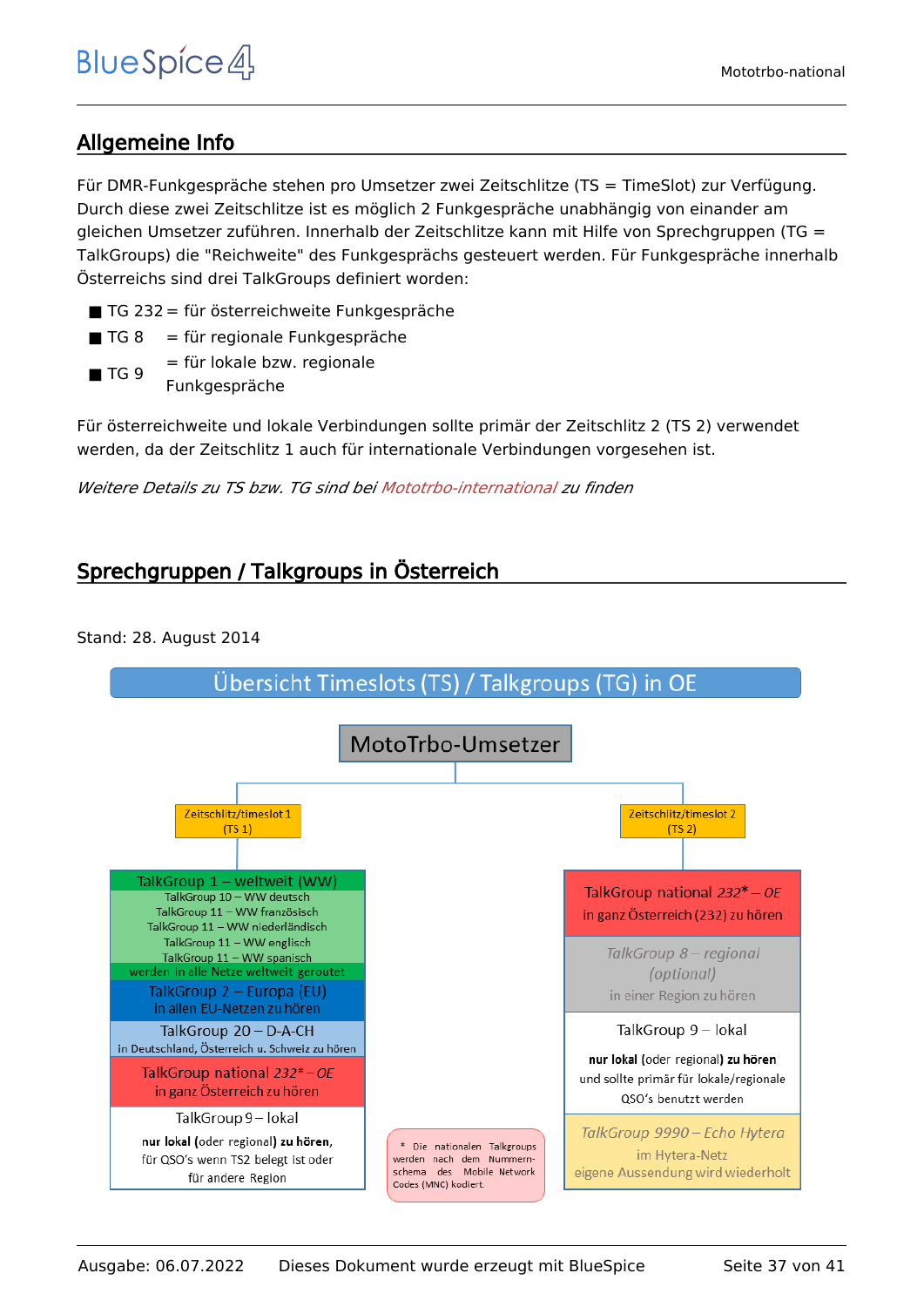#### <span id="page-37-0"></span>Sprechgruppen (TGs) in Österreich

Diese Sprechgruppen-Liste gilt in Österreich auf den Relais laut Umsetzerliste (siehe [Frequenzen-](https://wiki.oevsv.at/w/index.php?title=Frequenzen-OE&action=view)[OE](https://wiki.oevsv.at/w/index.php?title=Frequenzen-OE&action=view) mit Standortkarte) und sollte somit in allen österreichischen Geräte-Codeplugs (siehe [Mototrbo-Programmierung](https://wiki.oevsv.at/w/index.php?title=Mototrbo-Programmierung&action=view)) abgebildet sein. Wobei die genaue Verbreitung der TG1x in OE aus der weiter unten stehenden Matrix [\[1\]](http://wiki.oevsv.at/index.php?title=Mototrbo-national#DMR_Talkgroup-Matrix_in_.C3.96sterreich) entnommen werden kann.

| <b>Sprechgruppe</b><br><b>Talkgroup</b> | Sprechgruppen-<br>bezeichnung | Verbreitungsgebiet                      | <b>Zeitschlitz</b><br><b>Timeslot</b> | <b>Bemerkungen</b>                                                                      |
|-----------------------------------------|-------------------------------|-----------------------------------------|---------------------------------------|-----------------------------------------------------------------------------------------|
| TG <sub>1</sub>                         | 1 WELTWEIT WW                 | in alle weltweiten<br><b>Netze</b>      | <b>TS 1</b>                           | für weltweite Anrufe<br>und <b>KURZE</b> QSOs                                           |
| <b>TG 10</b>                            | 10 WW DEU                     | in alle weltweiten<br><b>Netze</b>      | TS <sub>1</sub>                       | für weltweite QSOs in<br>deutsch                                                        |
| <b>TG 11</b>                            | 11 WW FRA                     | in alle weltweiten<br><b>Netze</b>      | TS <sub>1</sub>                       | für weltweite QSOs in<br>französisch (nicht auf<br>allen OE-Umsetzern<br>verfügbar!)    |
| <b>TG 12</b>                            | 12 WW NLD                     | in alle weltweiten<br><b>Netze</b>      | TS <sub>1</sub>                       | für weltweite QSOs in<br>niederländisch (nicht<br>auf allen OE-Umsetzern<br>verfügbar!) |
| <b>TG 13</b>                            | 13 WW ENG                     | in alle weltweiten<br><b>Netze</b>      | <b>TS 1</b>                           | für weltweite QSOs in<br>englisch (nicht auf allen<br>OE-Umsetzern verfügbar!)          |
| <b>TG 14</b>                            | 14 WW SPA                     | in alle weltweiten<br><b>Netze</b>      | TS <sub>1</sub>                       | für weltweite QSOs in<br>spanisch (nicht auf allen<br>OE-Umsetzern verfügbar!)          |
| TG <sub>2</sub>                         | 2 EUROPA                      | in alle europäische<br><b>Netze</b>     | TS <sub>1</sub>                       | für europaweite<br>Anrufe und QSOs                                                      |
| <b>TG 20</b>                            | 20 D-A-CH                     | Deutschland,<br>Österreich & Schweiz    | TS <sub>1</sub>                       | für deutschsprachige<br>Anrufe und OSOs                                                 |
| <b>TG 232</b>                           | <b>232 ÖSTERREICH</b>         | alle österreichischen<br>Regionalnetze  | <b>TS 1</b>                           | für Anrufe und kurze<br>nationale Gespräche<br>in OE                                    |
| TG <sub>9</sub>                         | 9 LOKAL                       | keine Weiterleitung,<br>regionales Netz | <b>TS 1</b>                           | Lokalbetrieb, wenn<br>TS2 besetzt ist, gilt<br>für alle Regionalnetze                   |
| <b>TG 232</b>                           | 232 ÖSTERREICH                | alle österreichischen<br>Regionalnetze  | <b>TS 2</b>                           | für längere,<br>österreichweite<br>Gespräche                                            |
|                                         |                               | regionales Netz (OE1                    |                                       |                                                                                         |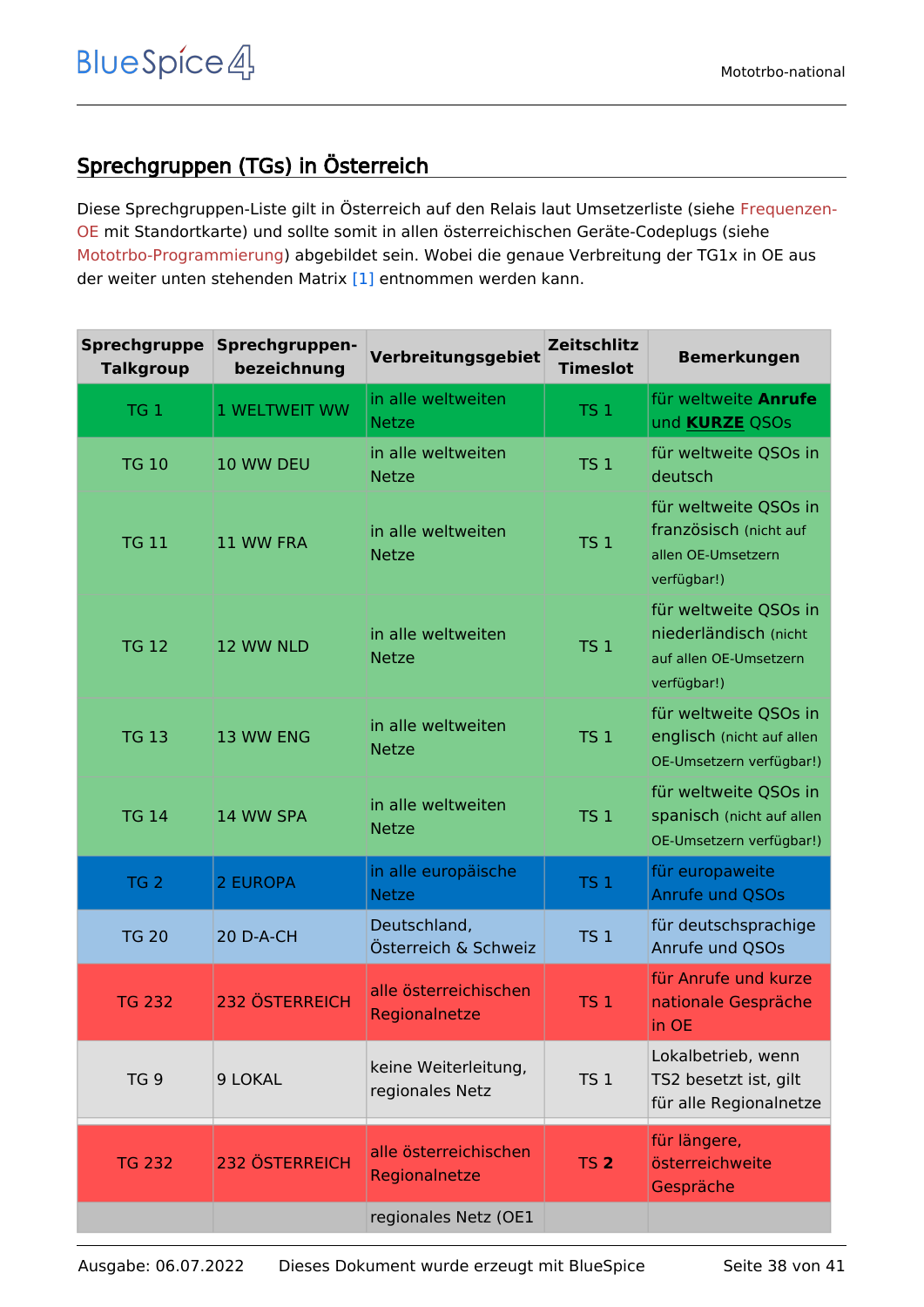| <b>Sprechgruppe</b><br><b>Talkgroup</b> | Sprechgruppen-<br>bezeichnung | Verbreitungsgebiet                      | <b>Zeitschlitz</b><br><b>Timeslot</b> | <b>Bemerkungen</b>                                              |
|-----------------------------------------|-------------------------------|-----------------------------------------|---------------------------------------|-----------------------------------------------------------------|
| TG 8                                    | <b>8 REGIONAL</b>             | $\&$ OE3)                               | <b>TS 2</b>                           | für regionale QSOs                                              |
| TG <sub>9</sub>                         | 9 LOKAL                       | keine Weiterleitung,<br>regionales Netz | TS <sub>2</sub>                       | für längere, lokale<br>QSOs, gilt für alle<br>Regionalnetze     |
| <b>TG 9990</b>                          | <b>9990 ECHO</b>              | keine Weiterleitung                     | <b>TS 2</b>                           | Hytera Netz - eigene<br>Aussendung wird<br>wiederholt (Papagei) |

#### <span id="page-38-0"></span>Österreichweite DMR-Abdeckung

Detailliertere Informationen/Darstellungen zu den Abdeckungen der einzelnen Umsetzer und der DMR-Regionen (TG 8 & 9) in Österreich sind bei [Mototrbo-Umsetzer-Footprints](https://wiki.oevsv.at/w/index.php?title=Mototrbo-Umsetzer-Footprints&action=view) zu finden

#### **Motorola**

<span id="page-38-1"></span>